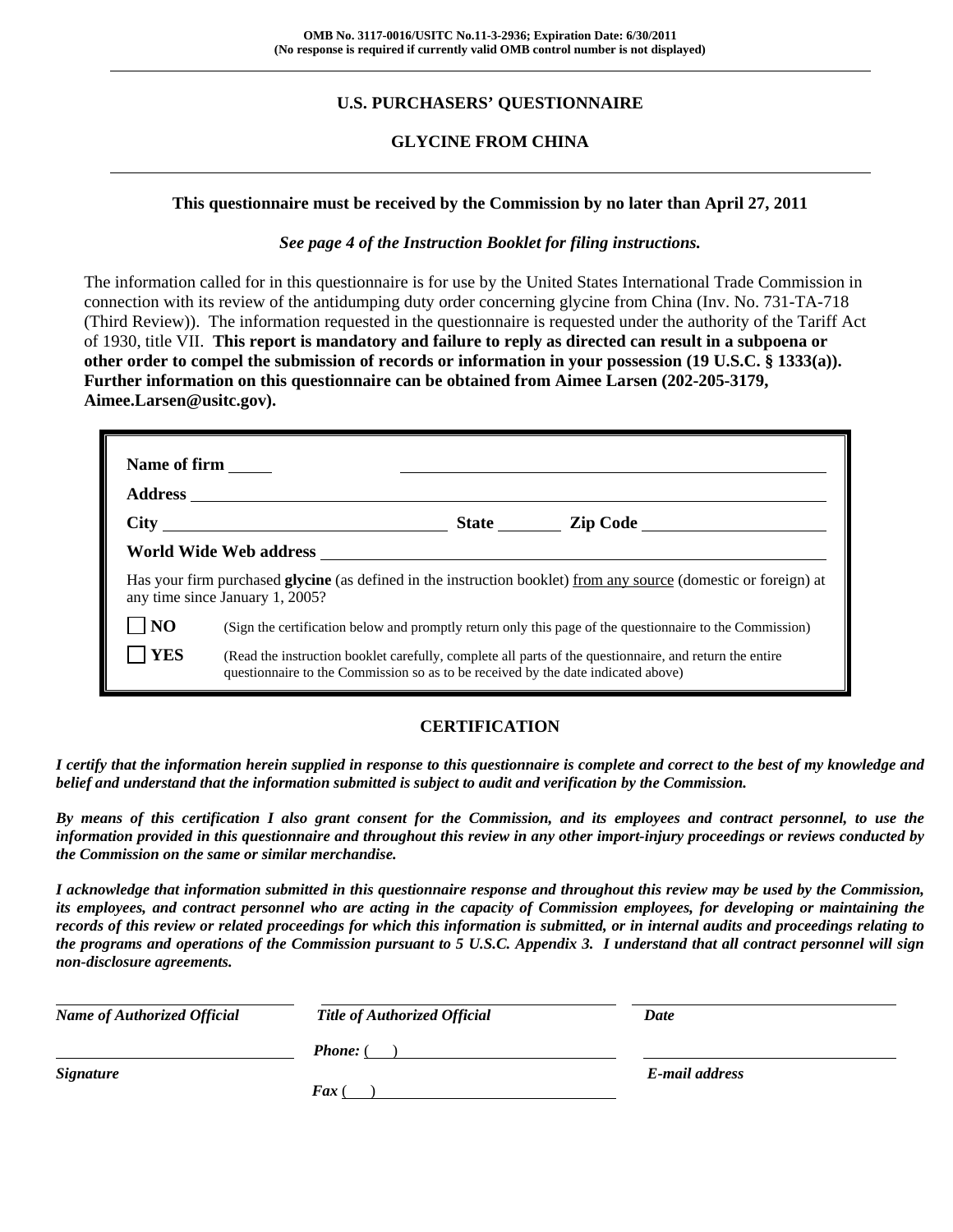## **PART I.—GENERAL INFORMATION**

l

The questions in this questionnaire have been reviewed with market participants to ensure that issues of concern are adequately addressed and that data requests are sufficient, meaningful, and as limited as possible. Public reporting burden for this questionnaire is estimated to average 40 hours per response, including the time for reviewing instructions, searching existing data sources, gathering the data needed, and completing and reviewing the questionnaire. Send comments regarding the accuracy of this burden estimate or any other aspect of this collection of information, including suggestions for reducing the burden, to the Office of Investigations, U.S. International Trade Commission, 500 E Street, SW, Washington, DC 20436.

I-1a. **OMB statistics.--**Please report the actual number of hours required and the cost to your firm of preparing the reply to this questionnaire and completing the form.

hours dollars

- I-1b. **OMB feedback.--**We are interested in any comments you may have for improving this questionnaire in general or the clarity of specific questions. Please attach such comments to your response or send them to the above address.
- I-2. **Establishments covered.--**Provide the name and address of establishment(s) covered by this questionnaire (see page 3 of the instruction booklet for reporting guidelines). If your firm is publicly traded, please specify the stock exchange and trading symbol.
- I-3. **Ownership.--**Is your firm owned, in whole or in part, by any other firm?  $\Box$  No  $\Box$  Yes--List the following information. Firm name Address Extent of ownership l l I-4. **Related SUBJECT importers/exporters.--**Does your firm have any related firms, either domestic or foreign, that are engaged in importing glycine from China into the United States or that are engaged in **exporting glycine from China** to the United States?  $\Box$  No  $\Box$  Yes--List the following information.

| Firm name | Address | Affiliation |
|-----------|---------|-------------|
|           |         |             |
|           |         |             |
|           |         |             |
|           |         |             |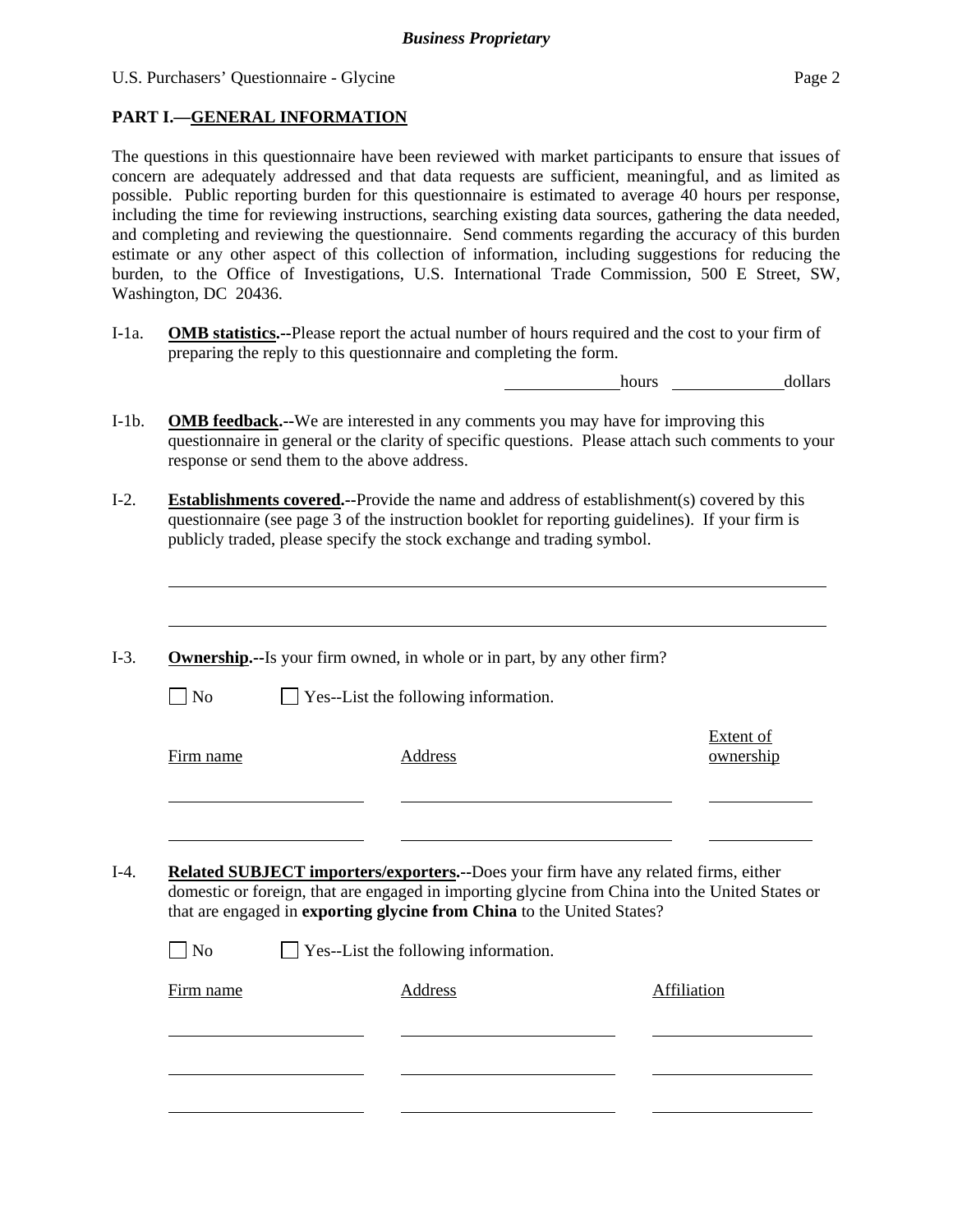# **PART I.--GENERAL INFORMATION***--Continued*

| $\exists$ No                          | $\Box$ Yes--List the following information.                           |                                                                                                                                                                                                           |
|---------------------------------------|-----------------------------------------------------------------------|-----------------------------------------------------------------------------------------------------------------------------------------------------------------------------------------------------------|
| Firm name and country                 | <b>Address</b>                                                        | Affiliation                                                                                                                                                                                               |
|                                       |                                                                       |                                                                                                                                                                                                           |
| engaged in the production of glycine? |                                                                       | <b>Related producers.</b> --Does your firm have any related firms, either domestic or foreign, that are                                                                                                   |
| $\log$                                | Yes--List the following information.                                  |                                                                                                                                                                                                           |
|                                       |                                                                       |                                                                                                                                                                                                           |
| Firm name                             | <b>Address</b>                                                        | Affiliation                                                                                                                                                                                               |
|                                       |                                                                       |                                                                                                                                                                                                           |
|                                       |                                                                       |                                                                                                                                                                                                           |
|                                       |                                                                       |                                                                                                                                                                                                           |
|                                       | describe, discuss, or analyze expected market conditions for glycine? | <b>Business plan.</b> --In Part III of this questionnaire we request a copy of your company's business<br>plan. Does your company or any related firm have a business plan or any internal documents that |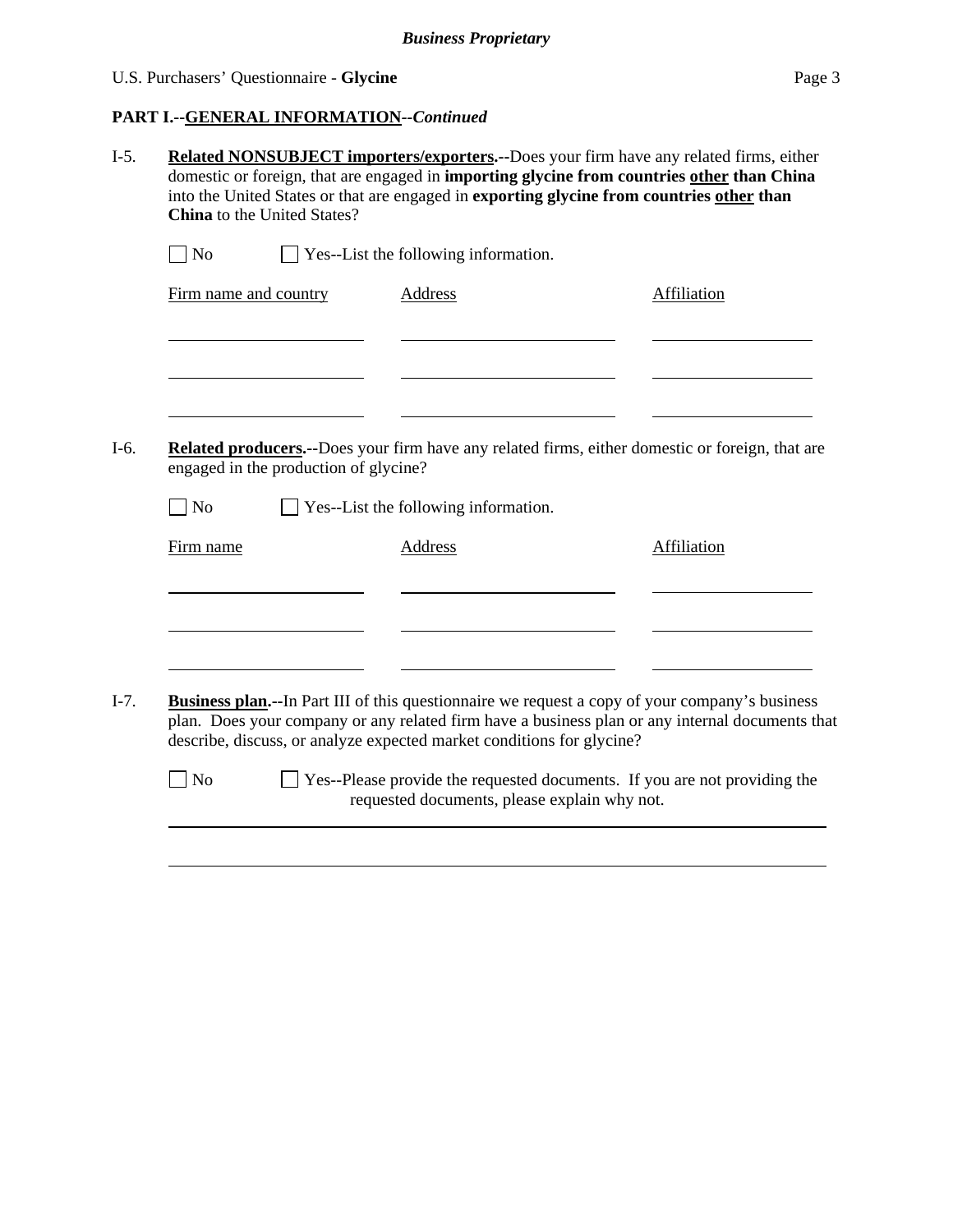Please identify the individual to be contacted regarding the confidential information requested in parts II to IV?

Name and title:

Please indicate the manner by which Commission staff may contact the individual responsible for parts II to IV with questions regarding the submitted confidential information.

E-mail: Telephone: ( )

Fax:  $($ )

II-1. **Purchases.--**Report, as indicated below, your firm's purchases (either directly or through a sales agent or broker) of glycine. Report based on delivery date, not order date.

|                                               |      |      |      | Quantity (in pounds and value (in \$1,000) |      |      |
|-----------------------------------------------|------|------|------|--------------------------------------------|------|------|
| <b>Item</b>                                   | 2005 | 2006 | 2007 | 2008                                       | 2009 | 2010 |
| Purchases of glycine produced in--            |      |      |      |                                            |      |      |
| <b>The United States:</b><br>Quantity         |      |      |      |                                            |      |      |
| Value                                         |      |      |      |                                            |      |      |
| China:<br>Quantity                            |      |      |      |                                            |      |      |
| Value                                         |      |      |      |                                            |      |      |
| All other countries: <sup>1</sup><br>Quantity |      |      |      |                                            |      |      |
| Value                                         |      |      |      |                                            |      |      |
| Please identify these countries:              |      |      |      |                                            |      |      |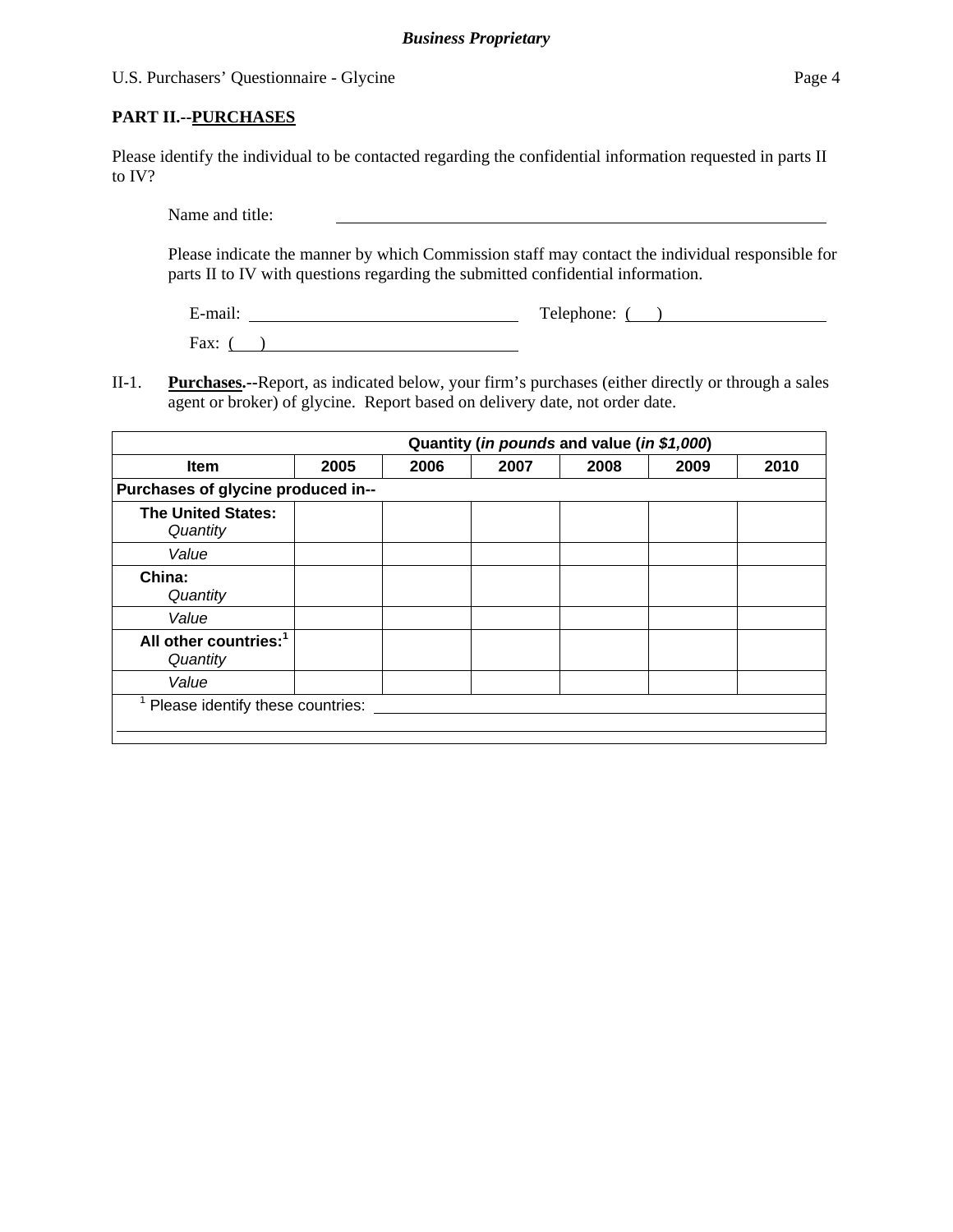#### **PART II.--PURCHASES***--Continued*

 $\overline{a}$ 

l

 $\overline{a}$ 

l

#### II-2. **Purchases before and after order.--**

(a) Did your firm purchase glycine from China before 1995?

| $\Box$ No--skip to (c) | $\Box$ Yes |
|------------------------|------------|
|------------------------|------------|

(b) If yes, has your pattern of purchasing glycine from China changed since 1995?

No, our pattern of purchasing is essentially unchanged.

Yes, we discontinued purchases from China because of the order.

- Yes, we reduced purchases from China because of the order.
- $\Box$  Yes, but we changed the pattern of purchases from China for reasons other than the order (please explain below).
- (c) Has your pattern of purchasing glycine from nonsubject foreign sources (i.e., countries other than China) changed since 1995?

 We did not purchase from nonsubject foreign sources before or after the order. No, our pattern of purchasing is essentially unchanged.

Yes, we increased purchases from nonsubject countries because of the order.

 Yes, but we changed our pattern of purchases from nonsubject countries for reasons other than the order (please explain below).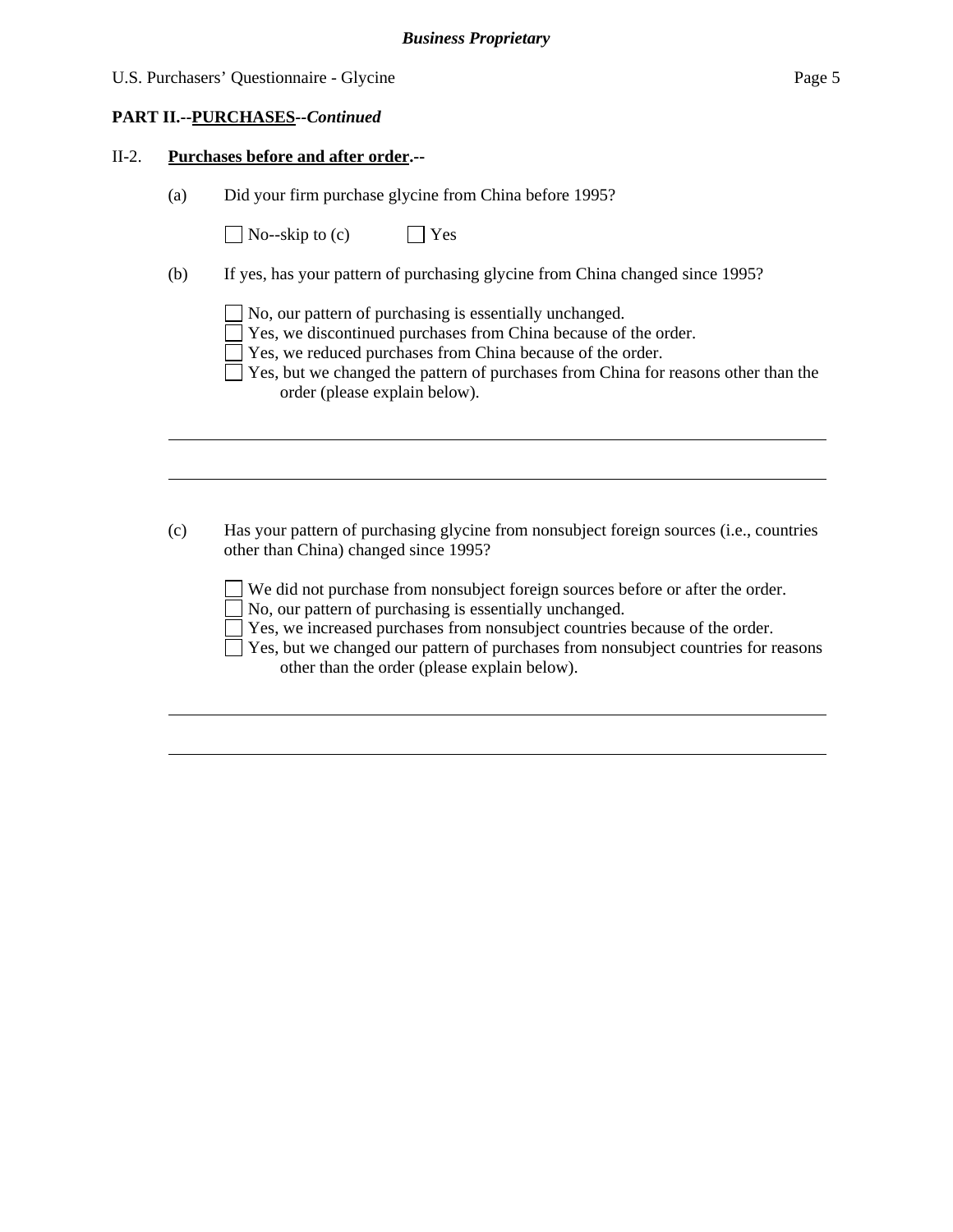### **PART II.--PURCHASES***--Continued*

l

l

II-3. **Changes in purchasing patterns. --** Please indicate how the relative levels of your firm's purchases of glycine from different sources (both domestic and foreign) have changed since 1995.

| <b>Source of purchases</b> | <b>Trend</b>                                                         | <b>Explanation for trend</b> |
|----------------------------|----------------------------------------------------------------------|------------------------------|
| <b>The United States</b>   | Decreased<br>Increased<br>Constant<br>Fluctuated<br>Did not purchase |                              |
| China                      | Decreased<br>Increased<br>Constant<br>Fluctuated<br>Did not purchase |                              |
| All other countries        | Decreased<br>Increased<br>Constant<br>Fluctuated<br>Did not purchase |                              |

- II-4. **Purchases from one country only**.--If your firm has purchased glycine from only one country, please explain the reasons for doing so.
- II-5. **Supplier identification.--**Please identify below the names and addresses of your firm's **FIVE** largest suppliers for glycine since 2005. Please also provide the name and telephone number of a contact person and the share of the quantity of your firm's total shipments of glycine that each of these customers accounted for in 2010.

| No.                     | Supplier's<br>name | Street address (not P.O.<br>box), city, state, and zip<br>code | <b>Contact person</b> | Telephone number<br>or e-mail address | Share of<br>2010<br>purchases<br>(%) |
|-------------------------|--------------------|----------------------------------------------------------------|-----------------------|---------------------------------------|--------------------------------------|
|                         |                    |                                                                |                       |                                       |                                      |
| $\mathbf{2}$            |                    |                                                                |                       |                                       |                                      |
| $\mathbf{3}$            |                    |                                                                |                       |                                       |                                      |
| $\overline{\mathbf{4}}$ |                    |                                                                |                       |                                       |                                      |
| 5                       |                    |                                                                |                       |                                       |                                      |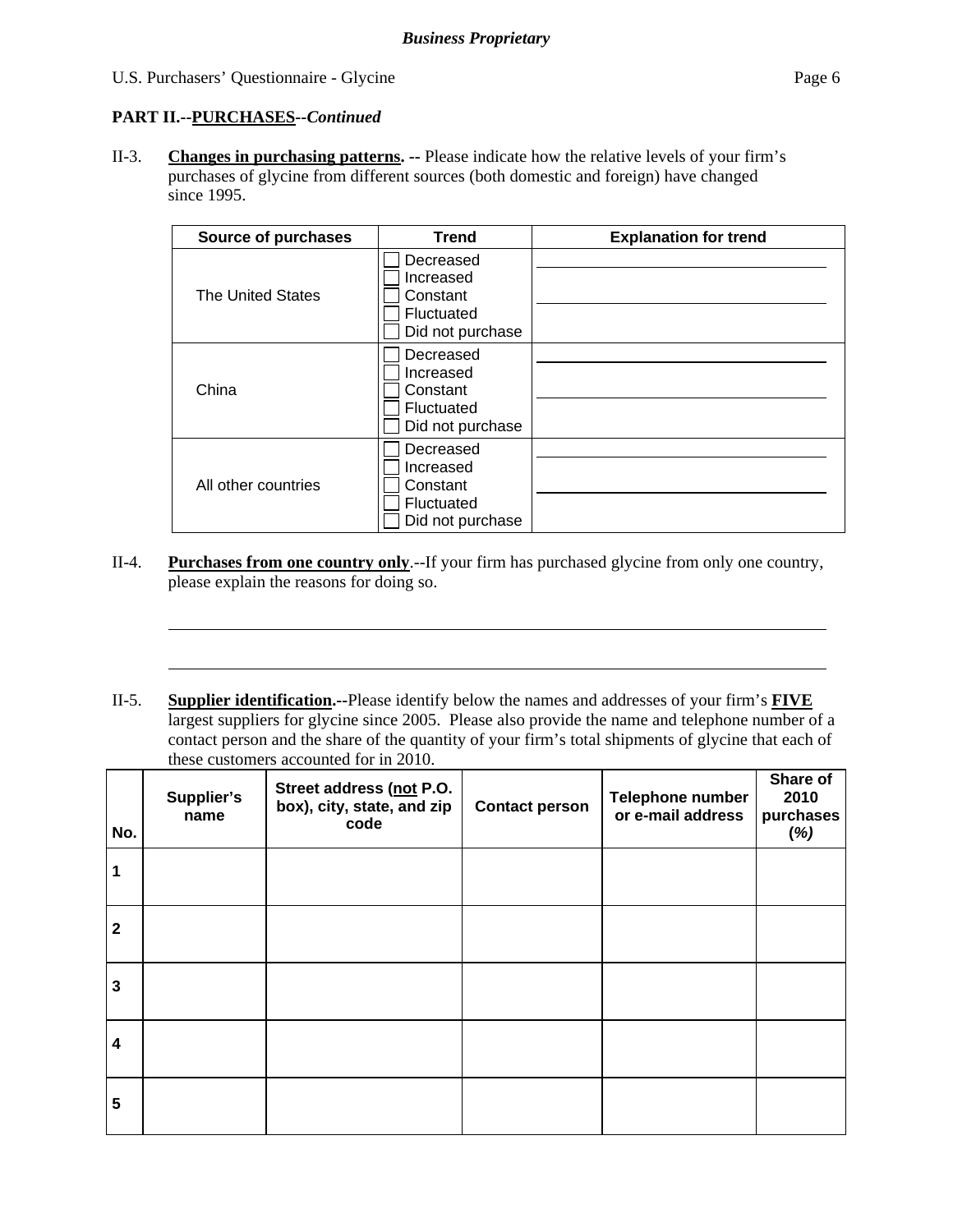$\overline{a}$ 

 $\overline{a}$ 

### **PART III.-- MARKET CHARACTERISTICS AND PURCHASING PRACTICES**

III-1. **Firm type.--**Which of the following best describes your firm as a purchaser of glycine (check all that apply)?

| End user         |  |  |
|------------------|--|--|
| Distributor      |  |  |
| Other (Describe: |  |  |

III-2. **Competition for sales.--**If you are a distributor or reseller of glycine, do you compete for sales to your customers with the manufacturers or importers from which you purchase glycine?

| $\Box$ No | $\Box$ Yes--Please describe |
|-----------|-----------------------------|
|           |                             |

III-3. **Types of customers.--**If your firm is a distributor or reseller of glycine, what are the major types of consumers to which you sell glycine?

III-4. **End uses.--**If your firm is an end user of glycine, list in order of quantity of glycine consumed, the top 3 products for which your firm purchases glycine as a component part or input. Please indicate what percentage of the total cost is accounted for by glycine and other inputs.

|                  |                           | Share of total cost in each of the product(s)<br>you produce accounted for by |                        |       |
|------------------|---------------------------|-------------------------------------------------------------------------------|------------------------|-------|
|                  | Product(s) you<br>produce | <b>Glycine (percent)</b>                                                      | Other inputs (percent) | Total |
|                  |                           |                                                                               |                        | 100%  |
| <sup>2.</sup>    |                           |                                                                               |                        | 100%  |
| $\overline{3}$ . |                           |                                                                               |                        | 100%  |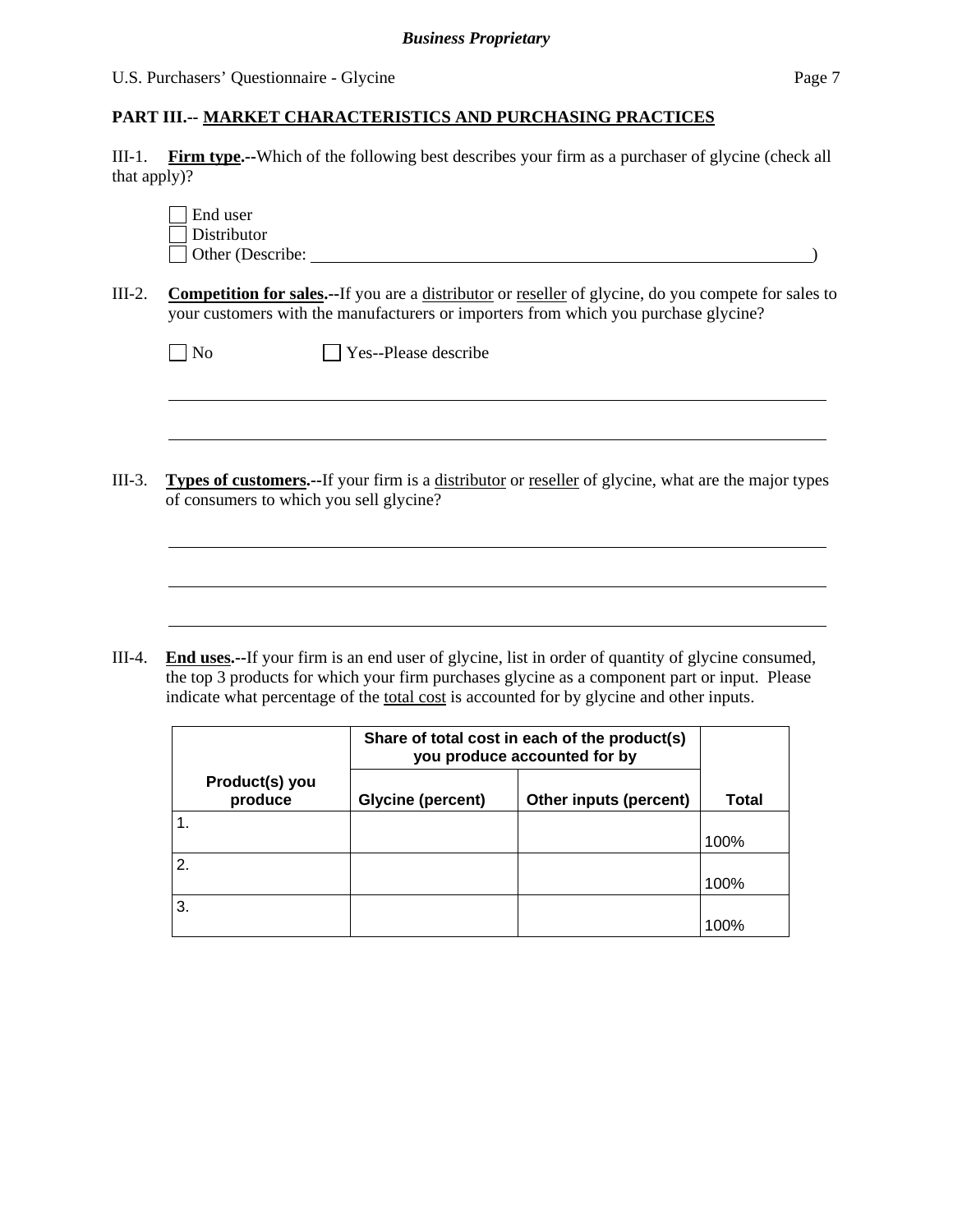# U.S. Purchasers' Questionnaire - Glycine Page 8

# **PART III.-- MARKET CHARACTERISTICS AND PURCHASING PRACTICES***--Continued*

| $III-5.$ | Demand for end use products.--                                                                          |                                                                                                                                    |  |
|----------|---------------------------------------------------------------------------------------------------------|------------------------------------------------------------------------------------------------------------------------------------|--|
|          | (a)                                                                                                     | If your firm is an end user of glycine, has the demand for your firm's final products<br>incorporating glycine changed since 2005? |  |
|          |                                                                                                         | Fluctuated<br>No change<br>Increased<br>Decreased                                                                                  |  |
|          | (b)                                                                                                     | Has this had any effect on your firm's demand for glycine?                                                                         |  |
|          |                                                                                                         | No-Please explain. Yes--Please describe.                                                                                           |  |
|          |                                                                                                         |                                                                                                                                    |  |
|          |                                                                                                         |                                                                                                                                    |  |
| III-6.   |                                                                                                         | <b>Changes in end uses.</b> --Have there been any changes in the end uses of glycine since 2005?                                   |  |
|          | $\log$                                                                                                  | Yes--Please describe.                                                                                                              |  |
|          |                                                                                                         |                                                                                                                                    |  |
|          |                                                                                                         |                                                                                                                                    |  |
|          |                                                                                                         |                                                                                                                                    |  |
| III-7.   | Anticipated changes in end uses.--Do you anticipate any changes in terms of the end uses of<br>glycine? |                                                                                                                                    |  |
|          | N <sub>o</sub>                                                                                          | Yes--Please describe.                                                                                                              |  |
|          |                                                                                                         |                                                                                                                                    |  |
|          |                                                                                                         |                                                                                                                                    |  |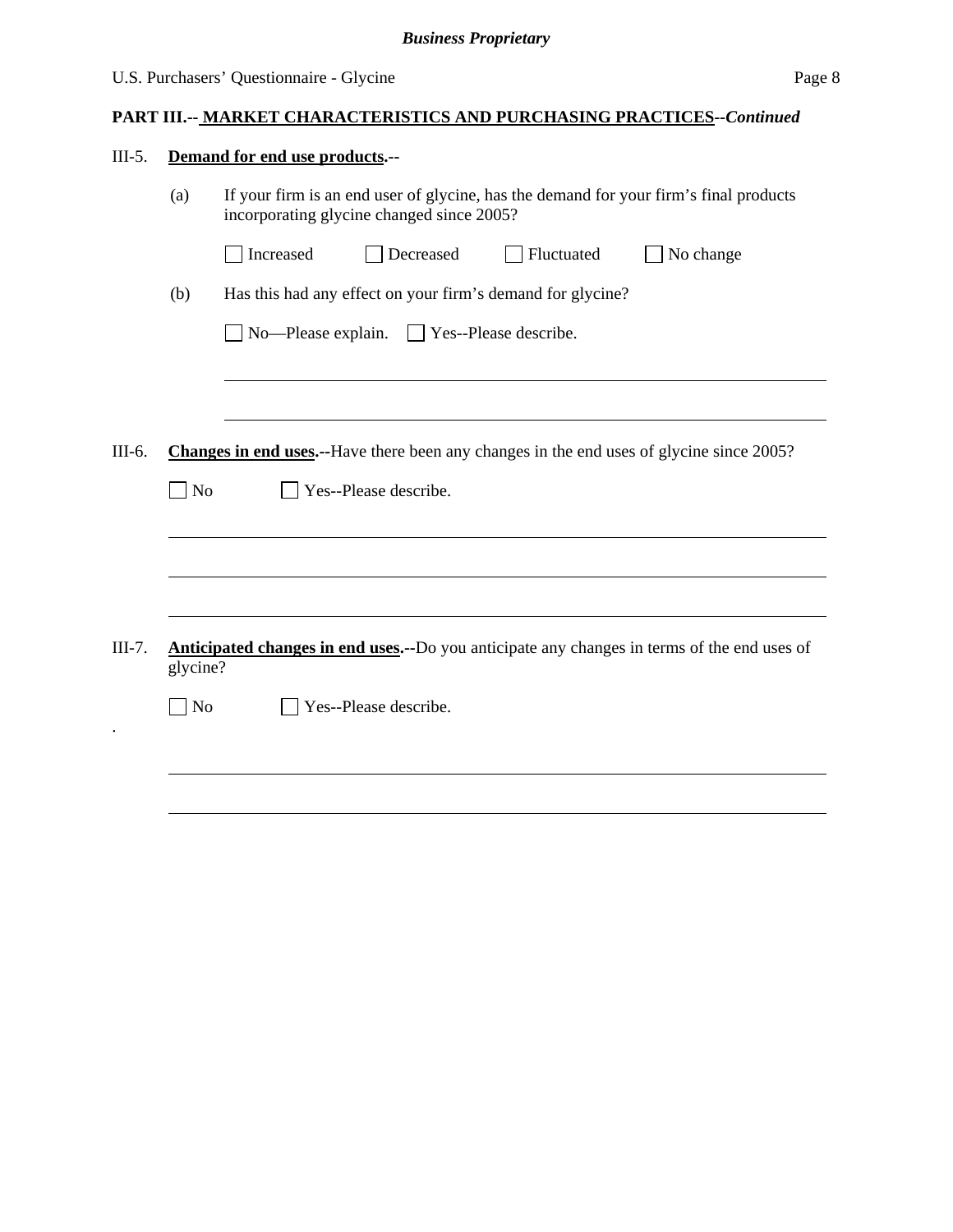#### **PART III.-- MARKET CHARACTERISTICS AND PURCHASING PRACTICES***--Continued*

III-8 **Market share.**—Please estimate your firm's purchases of glycine in 2010 for the following specified end uses.

|                  | End use product                              | Glycine end use<br>$(1,000$ pounds) |
|------------------|----------------------------------------------|-------------------------------------|
| 1.               | Pet Food                                     |                                     |
| $\overline{2}$ . | <b>Animal Feed</b>                           |                                     |
| 3.               | Cosmetic additive (deodorant/antiperspirant) |                                     |
| 4.               | Cosmetic additive (other than deodorant)     |                                     |
| 5.               | Chemical processing                          |                                     |
| 6.               | Food additive for human consumption          |                                     |
| 7.               | Pharmaceutical additive (pills)              |                                     |
| 8.               | Pharmaceutical additive (intravenous use)    |                                     |
| 9.               | Metal complexing or finishing agent          |                                     |
| 10.              | Other-Please describe:                       |                                     |
| 11.              | Other---Please describe:                     |                                     |

III-9. **Substitutes.--**Can other products be substituted for glycine?

No  $\Box$  Yes--Please fill out the table below.

| <b>Substitute</b><br>product | <b>Description of</b><br>applications and end<br>uses in which this<br>substitute can be used | Have changes in the prices of this substitute affected<br>the price of glycine since January 1, 2005?<br>Please explain. |  |
|------------------------------|-----------------------------------------------------------------------------------------------|--------------------------------------------------------------------------------------------------------------------------|--|
|                              |                                                                                               | N <sub>o</sub>                                                                                                           |  |
|                              |                                                                                               | Yes                                                                                                                      |  |
| 2.                           |                                                                                               | N <sub>o</sub>                                                                                                           |  |
|                              |                                                                                               | Yes                                                                                                                      |  |
| 3.                           |                                                                                               | <b>No</b>                                                                                                                |  |
|                              |                                                                                               | Yes                                                                                                                      |  |

III-10. **Changes in substitutes.--**Have there been any changes in the number or types of products that can be substituted for glycine since 2005?

No Yes--Please explain.

 $\overline{a}$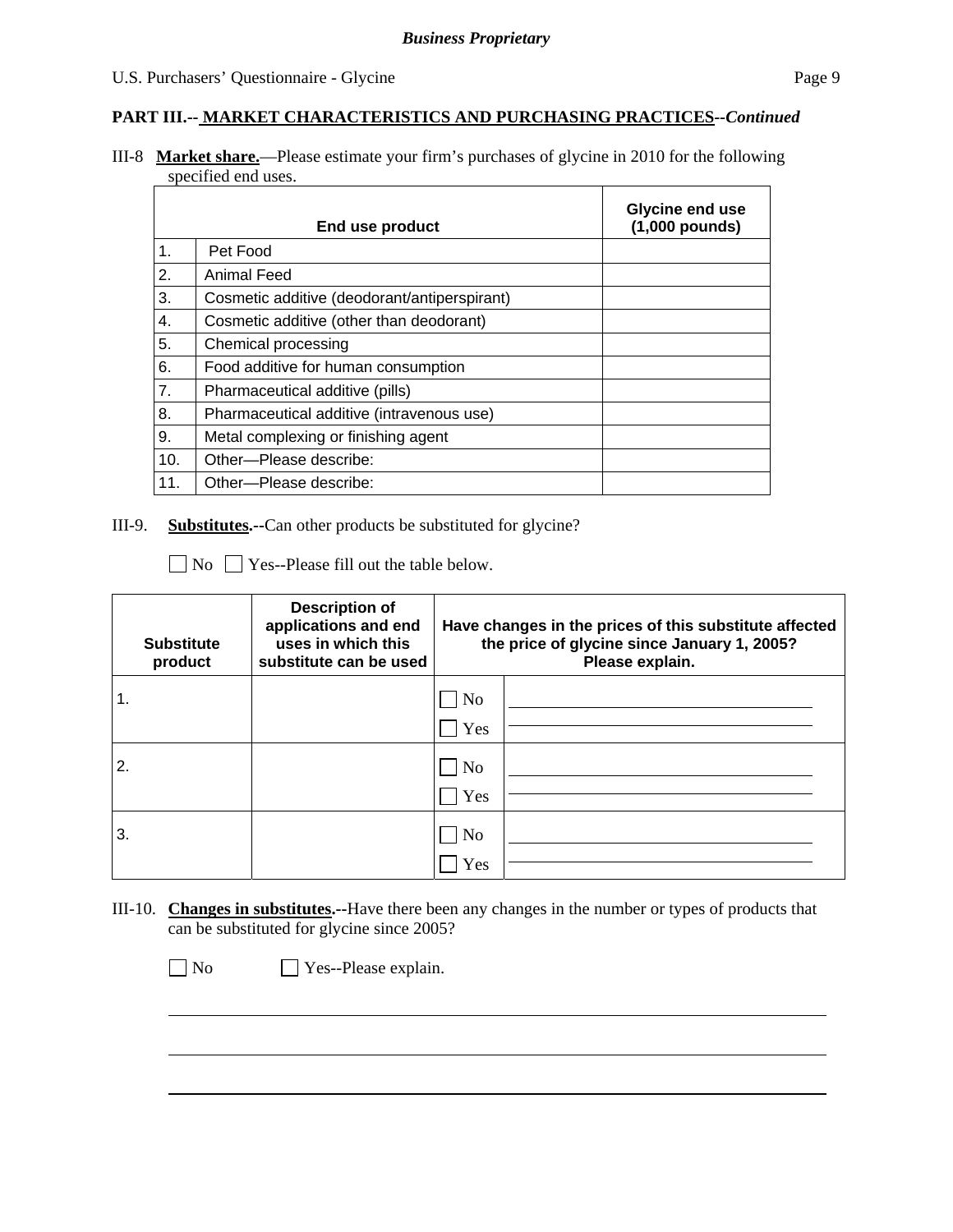# **PART III.-- MARKET CHARACTERISTICS AND PURCHASING PRACTICES***--Continued*

|         |                                                                                                    | III-11. <b>Anticipated changes in substitutes.</b> --Do you anticipate any changes in terms of the<br>substitutability of other products for glycine?<br>Yes--Please describe. |                                             |                                                                          |                                                                                     |  |
|---------|----------------------------------------------------------------------------------------------------|--------------------------------------------------------------------------------------------------------------------------------------------------------------------------------|---------------------------------------------|--------------------------------------------------------------------------|-------------------------------------------------------------------------------------|--|
|         |                                                                                                    |                                                                                                                                                                                |                                             |                                                                          |                                                                                     |  |
|         | $\Box$ No                                                                                          |                                                                                                                                                                                |                                             |                                                                          |                                                                                     |  |
|         |                                                                                                    |                                                                                                                                                                                |                                             |                                                                          |                                                                                     |  |
| III-12. |                                                                                                    | Demand trends.--                                                                                                                                                               |                                             |                                                                          |                                                                                     |  |
|         | (a)                                                                                                | How has the demand within the United States for glycine changed since 2005? What<br>principal factors affect changes in demand?                                                |                                             |                                                                          |                                                                                     |  |
|         |                                                                                                    | Increased                                                                                                                                                                      | Decreased                                   | Fluctuated                                                               | No change                                                                           |  |
|         | (b)                                                                                                |                                                                                                                                                                                | principal factors affect changes in demand? |                                                                          | How has the demand outside the United States for glycine changed since 2005? What   |  |
|         |                                                                                                    | Increased                                                                                                                                                                      | Decreased                                   | Fluctuated                                                               | No change                                                                           |  |
|         |                                                                                                    | III-13. Anticipated demand trends.--                                                                                                                                           |                                             |                                                                          |                                                                                     |  |
|         | (a)                                                                                                |                                                                                                                                                                                |                                             | principal factors that will affect these changes in demand?              | How do you anticipate demand will change within the United States for glycine? What |  |
|         |                                                                                                    | Increase                                                                                                                                                                       | Decrease                                    | Fluctuate                                                                | No change                                                                           |  |
|         | (b)<br>How do you anticipate demand will change <u>outside</u> the United States for glycine? What |                                                                                                                                                                                |                                             |                                                                          |                                                                                     |  |
|         |                                                                                                    | Increase                                                                                                                                                                       | Decrease                                    | principal factors that will affect these changes in demand?<br>Fluctuate | No change                                                                           |  |
|         |                                                                                                    |                                                                                                                                                                                |                                             |                                                                          |                                                                                     |  |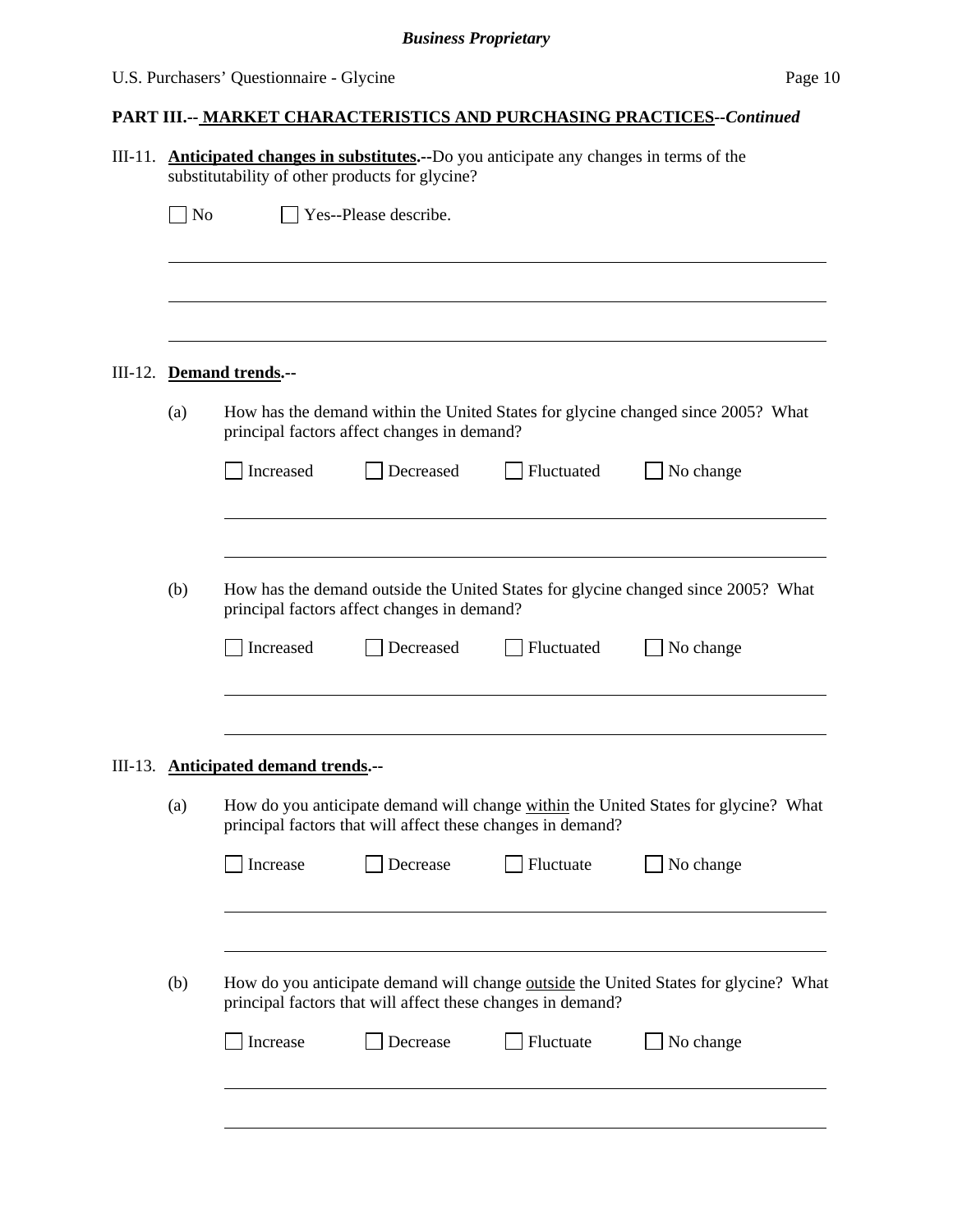$\overline{a}$ 

#### **PART III.-- MARKET CHARACTERISTICS AND PURCHASING PRACTICES***--Continued*

- III-14. **Market studies.--**Please provide as a separate attachment to this request any studies, surveys, etc. that you are aware of that quantify and/or otherwise discuss glycine supply (including production capacity and capacity utilization) and demand in (1) the United States, (2) each of the other major producing/consuming countries, including China, and (3) the world as a whole. Of particular interest is such data from 2005 to the present and forecasts for the future.
- III-15. **Changes in factors affecting supply.--**Have any changes occurred in any other factors affecting supply (e.g., changes in availability or prices of energy or labor; transportation conditions; production capacity and/or methods of production; technology; export markets; or alternative production opportunities) that affected the availability of U.S.-produced glycine in the U.S.

|         | market since 2005?                                                                                                                                                                                                            |
|---------|-------------------------------------------------------------------------------------------------------------------------------------------------------------------------------------------------------------------------------|
|         | Yes--Please provide details.<br>N <sub>0</sub>                                                                                                                                                                                |
|         |                                                                                                                                                                                                                               |
|         |                                                                                                                                                                                                                               |
| III-16. | <b>Importance of purchasing domestic product.</b> --Is buying a product that is produced in the<br>United States an important factor in your firm's purchases of glycine (check ALL that apply)?                              |
|         | N <sub>o</sub><br>Yes-- Purchases of domestic product are required by law or regulation (for example,<br>government purchases under "Buy American" provisions). This involves____ percent of<br>all our purchases of glycine. |
|         | Yes--Purchases of domestic product are not required by law or regulation, but are by our<br>customers. This involves _____ percent of all our purchases of glycine.                                                           |
|         | Yes--Purchases of domestic product are required for other reasons (please specify these<br>reasons below). This involves _____ percent of all our purchases of glycine.                                                       |
|         |                                                                                                                                                                                                                               |
|         |                                                                                                                                                                                                                               |
|         | III-17. Conditions of competition.--                                                                                                                                                                                          |
|         | Is the glycine market subject to business cycles or conditions of competition other than<br>(a)<br>the changes in the overall economy?                                                                                        |

No Ses--Please explain and estimate the duration of any such cycle.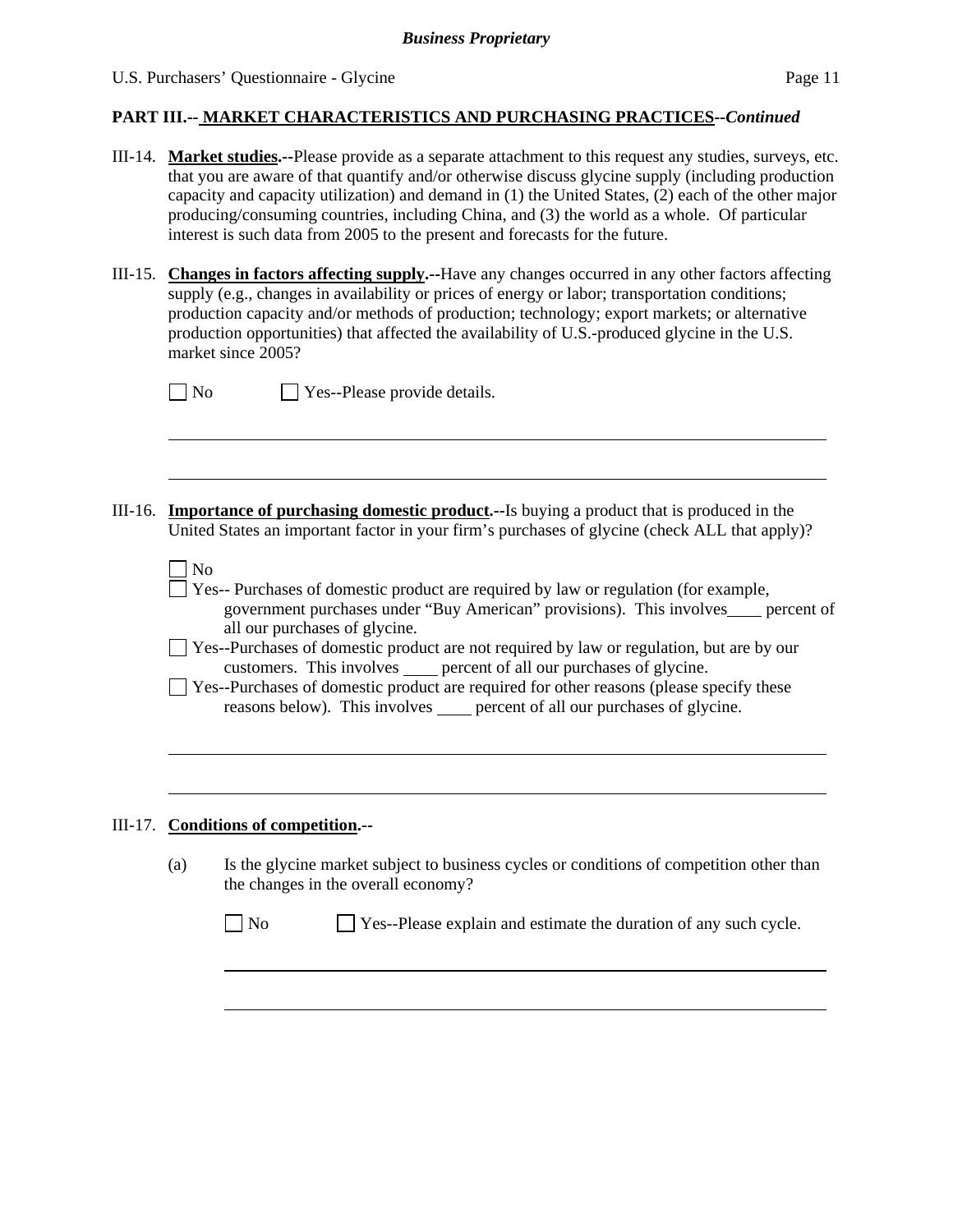# **PART III.-- MARKET CHARACTERISTICS AND PURCHASING PRACTICES***--Continued* III-17. **Conditions of competition.—***Continued.*  (b) Have the business cycles or conditions of competition for glycine changed since 2005?  $\Box$  No  $\Box$  Yes--Please explain any such changes.  $\overline{a}$ III-18. **Decisions based on producer.--**Does your firm, and to the extent that you know, do your customers make purchasing decisions involving glycine based on the producer of the glycine you purchase? Your firm:  $\Box$  Always  $\Box$  Usually  $\Box$  Sometimes  $\Box$  Never Your customers: Always Usually Sometimes Never If at least sometimes, please discuss how your firm or your customers determine the producer and why this information is important. Your firm:  $\blacksquare$ Your customers: III-19. **Decisions based on country-of-origin.--**Does your firm, and to the extent that you know, do your customers make purchasing decisions involving glycine based on the country of origin of the glycine you purchase? Your firm:  $\Box$  Always  $\Box$  Usually  $\Box$  Sometimes  $\Box$  Never Your customers:  $\Box$  Always  $\Box$  Usually  $\Box$  Sometimes  $\Box$  Never If at least sometimes, please discuss how your firm or your customers determine the source and why this information is important. Your firm: Your customers:  $\Box$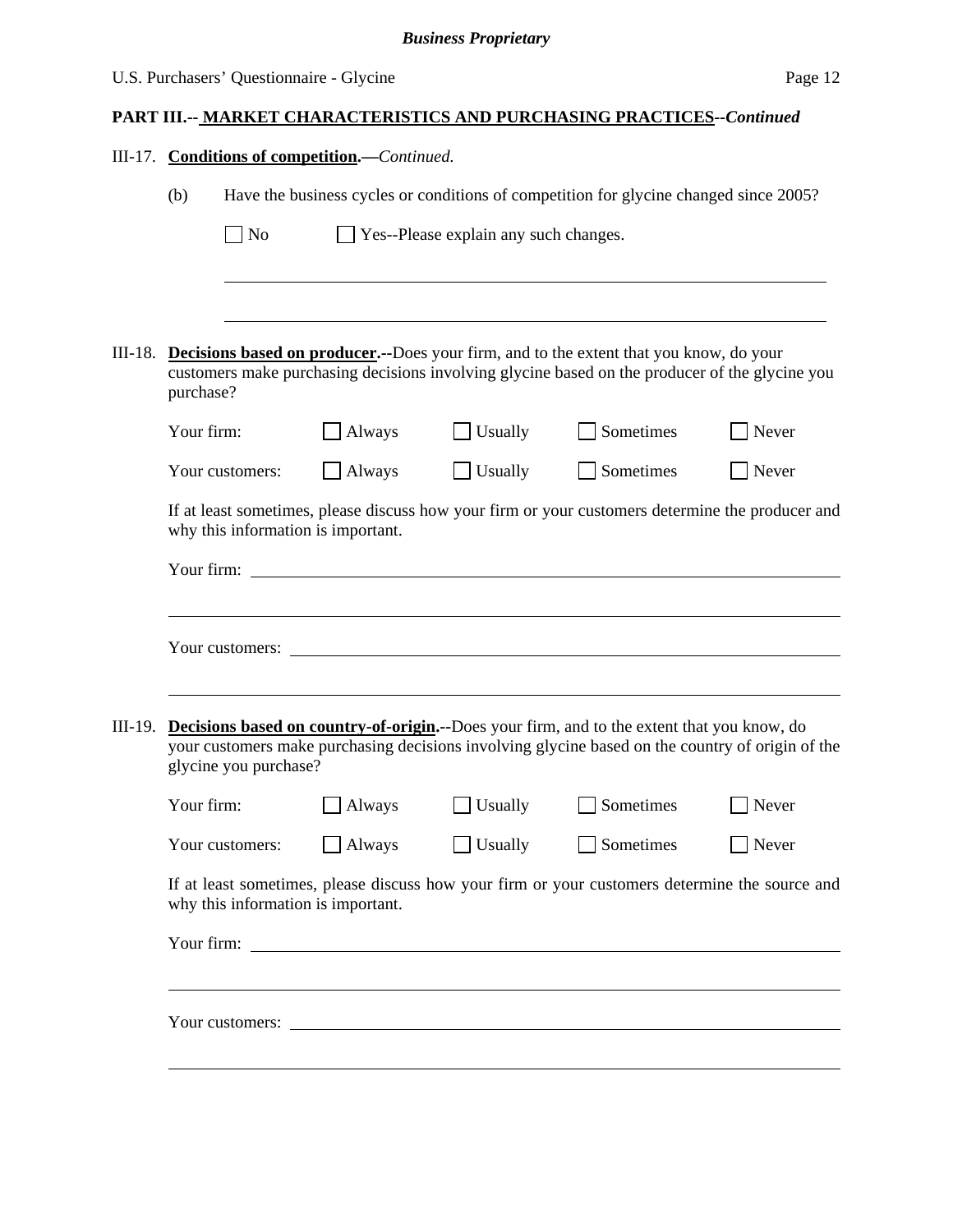# **PART III.-- MARKET CHARACTERISTICS AND PURCHASING PRACTICES***--Continued*

# III-20. **Purchasing frequency.--**

|                                                           | (a) | How frequently do you make purchases?                                                                                                                                            |  |  |  |  |  |
|-----------------------------------------------------------|-----|----------------------------------------------------------------------------------------------------------------------------------------------------------------------------------|--|--|--|--|--|
|                                                           |     | Weekly<br>$\Box$ Monthly<br>Quarterly<br>Daily<br><b>Annually</b>                                                                                                                |  |  |  |  |  |
|                                                           |     |                                                                                                                                                                                  |  |  |  |  |  |
|                                                           | (b) | Do you expect this purchasing pattern to change in the next two years?                                                                                                           |  |  |  |  |  |
|                                                           |     | Yes-- How and why do you expect these changes to occur?<br>No                                                                                                                    |  |  |  |  |  |
|                                                           |     |                                                                                                                                                                                  |  |  |  |  |  |
|                                                           |     |                                                                                                                                                                                  |  |  |  |  |  |
| III-21.                                                   |     | <b>Number of suppliers contacted.</b> --How many suppliers do you generally contact before making a<br>purchase? _______ firms                                                   |  |  |  |  |  |
| III-22.                                                   |     | <b>Supplier negotiations.--</b>                                                                                                                                                  |  |  |  |  |  |
|                                                           | (a) | Do purchases of glycine usually involve negotiations between supplier and purchaser?                                                                                             |  |  |  |  |  |
|                                                           |     | No<br>Yes--Please describe these negotiations. In your response, please<br>comment on whether purchasers generally quote competing<br>prices as part of the negotiation process. |  |  |  |  |  |
|                                                           |     |                                                                                                                                                                                  |  |  |  |  |  |
| (b)<br>period based on the price offered for that period? |     | Does your firm tend to vary its purchases from a given supplier within a specified time                                                                                          |  |  |  |  |  |
|                                                           |     | No<br>Yes--Specify the time period.                                                                                                                                              |  |  |  |  |  |
|                                                           |     |                                                                                                                                                                                  |  |  |  |  |  |
|                                                           |     |                                                                                                                                                                                  |  |  |  |  |  |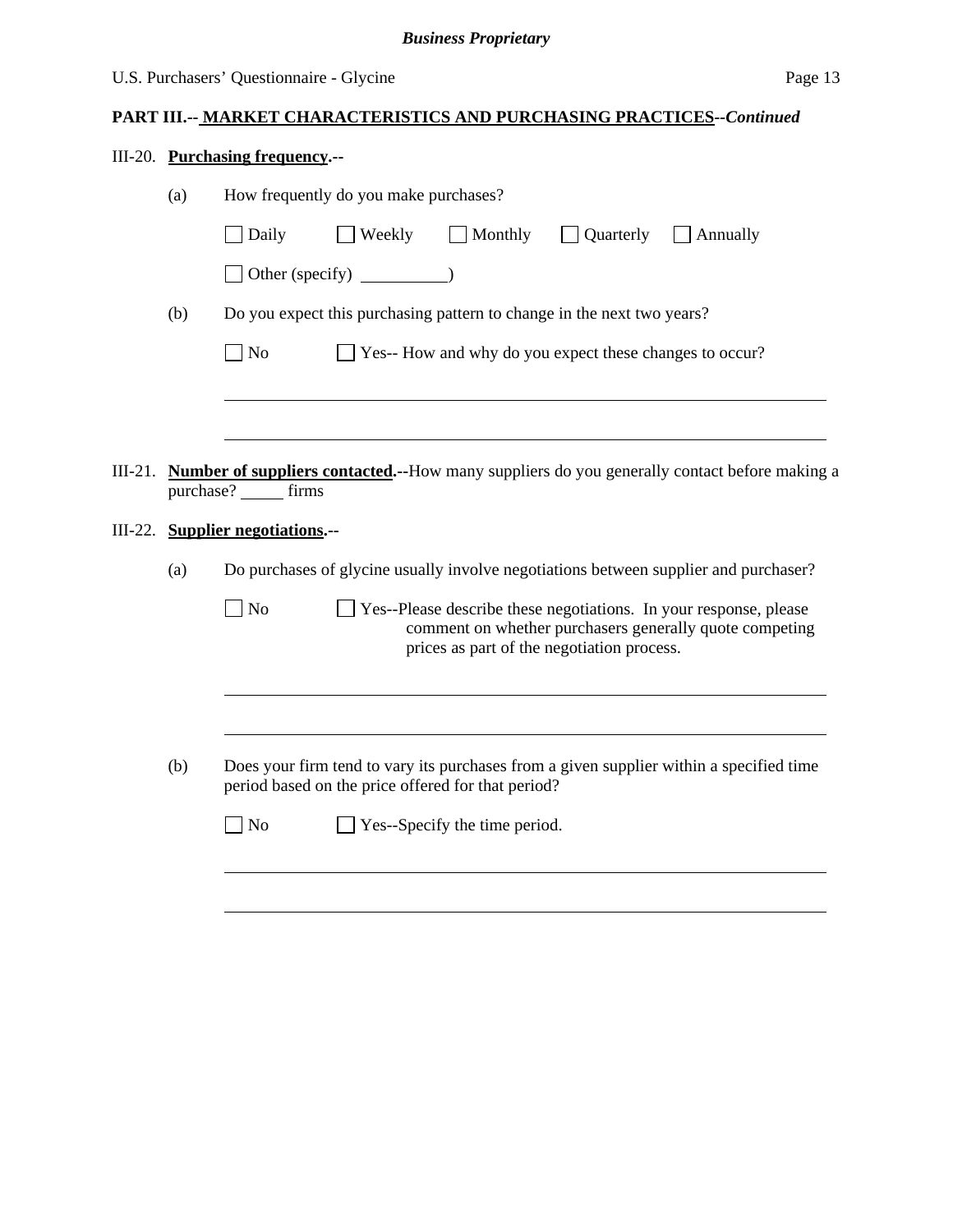|  | U.S. Purchasers' Questionnaire - Glycine<br>Page 14 |                                                                                                                                                                                                                                                                                                                                                                                  |  |  |
|--|-----------------------------------------------------|----------------------------------------------------------------------------------------------------------------------------------------------------------------------------------------------------------------------------------------------------------------------------------------------------------------------------------------------------------------------------------|--|--|
|  |                                                     | <b>PART III.-- MARKET CHARACTERISTICS AND PURCHASING PRACTICES--Continued</b>                                                                                                                                                                                                                                                                                                    |  |  |
|  |                                                     | III-23. Change in suppliers.--Have you changed suppliers since 2005?                                                                                                                                                                                                                                                                                                             |  |  |
|  | $\Box$ No                                           | Yes--Please list the supplier or suppliers and indicate whether the firm was<br>added or dropped as a supplier. Also give the reasons for the change<br>and how frequently you change suppliers.                                                                                                                                                                                 |  |  |
|  |                                                     | III-24. New suppliers.--                                                                                                                                                                                                                                                                                                                                                         |  |  |
|  | (a)                                                 | Are you aware of any new suppliers, either foreign or domestic, that have entered the<br>market since 2005?                                                                                                                                                                                                                                                                      |  |  |
|  |                                                     | $\overline{\phantom{1}}$ No<br>Yes--Please identify the firms and indicate how you became aware of<br>them.                                                                                                                                                                                                                                                                      |  |  |
|  | (b)                                                 | Do you expect new glycine suppliers to enter the U.S. market?<br>$\Box$ No<br>Yes--Please provide details.                                                                                                                                                                                                                                                                       |  |  |
|  |                                                     |                                                                                                                                                                                                                                                                                                                                                                                  |  |  |
|  |                                                     | III-25. Supply constraints.-- Has your supplier refused, declined, or been unable to supply glycine since<br>January 1, 2005? (Examples include placing customers on allocation or "controlled order entry,"<br>declining to accept new customers or renew existing customers, delivering less than the quantity<br>promised, unable to meet timely shipment commitments, etc.). |  |  |
|  | $\Box$ No                                           | Yes-- Please note and document the time period(s) (i.e., month and year), the<br>supplier involved, the amount and type of product involved; and the reason                                                                                                                                                                                                                      |  |  |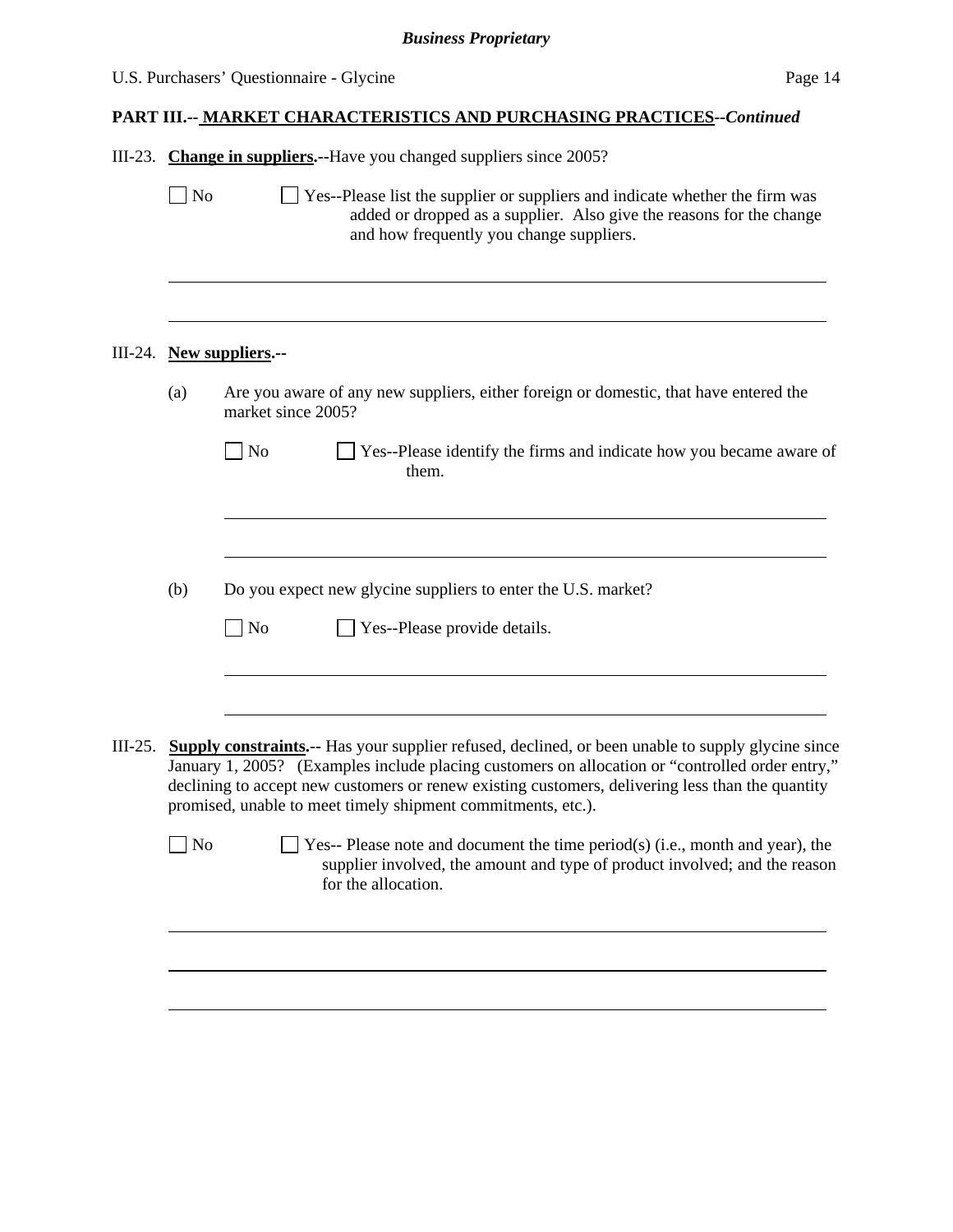#### **PART III.-- MARKET CHARACTERISTICS AND PURCHASING PRACTICES***--Continued*

#### III-26. **Supplier qualification**

(a) Do you require your suppliers to be or to become certified or qualified to sell glycine to your firm?

| $\Box$ No<br>$\Box$ Yes-- | percent of value of purchases in $2010$ $\sqrt{\text{Yes}-\text{all}}$ purchases |  |
|---------------------------|----------------------------------------------------------------------------------|--|
|---------------------------|----------------------------------------------------------------------------------|--|

(b) Please provide a general description of the certification or qualification process. Briefly describe the factors that you consider when qualifying a new supplier (e.g., quality of product, reliability of supplier, etc.)

|         | (c) How long does it take to qualify a new supplier? days.                                                                                                                                                      |
|---------|-----------------------------------------------------------------------------------------------------------------------------------------------------------------------------------------------------------------|
| III-27. | <b>Failure to certify.</b> -Since 2005, have any domestic or foreign producers failed in their attempts to<br>certify or qualify their glycine with your firm or have any producers lost their approved status? |
|         | $\Box$ Yes--Please identify these firms, the countries where they are located, and the<br>N <sub>o</sub><br>reasons why they failed the certification/qualification.                                            |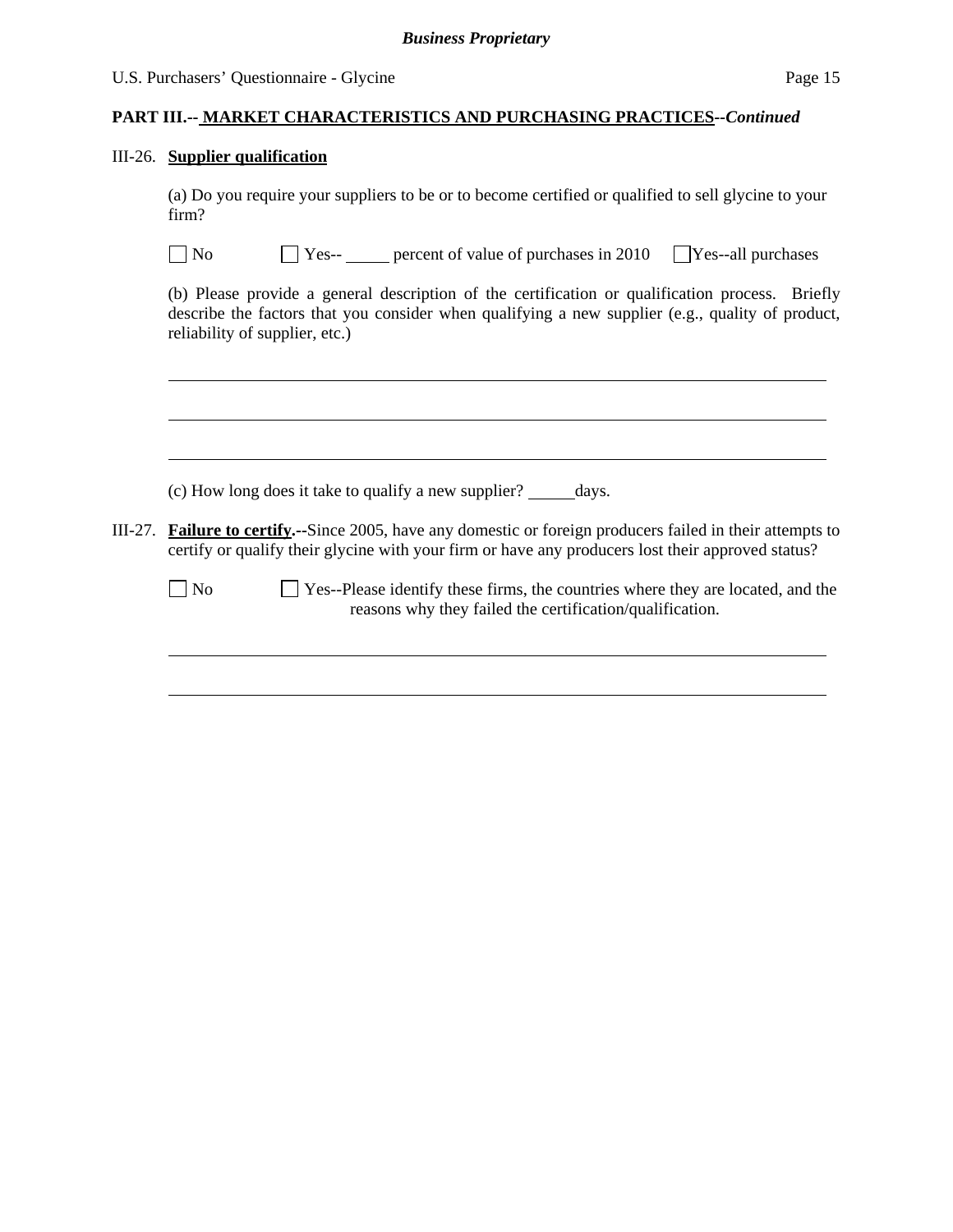# **PART III.-- MARKET CHARACTERISTICS AND PURCHASING PRACTICES***--Continued*

III-28. **Purchasing factors.--**For the factors listed below, please rate each in terms of its importance in your purchase decision for glycine.

|                                                                                                                      | <b>Very</b><br>important | Somewhat<br>important | <b>Not</b><br>important |
|----------------------------------------------------------------------------------------------------------------------|--------------------------|-----------------------|-------------------------|
|                                                                                                                      |                          |                       |                         |
| Delivery terms                                                                                                       |                          |                       |                         |
|                                                                                                                      |                          |                       |                         |
| Discounts offered                                                                                                    |                          |                       |                         |
| Extension of credit                                                                                                  |                          |                       |                         |
|                                                                                                                      |                          |                       |                         |
| Minimum qty requirements                                                                                             |                          |                       |                         |
|                                                                                                                      |                          |                       |                         |
| Product consistency                                                                                                  |                          |                       |                         |
| Quality meets industry standards                                                                                     |                          |                       |                         |
| Quality exceeds industry standards                                                                                   |                          |                       |                         |
| Product range                                                                                                        |                          |                       |                         |
| Reliability of supply                                                                                                |                          |                       |                         |
| Technical support/service                                                                                            |                          |                       |                         |
| U.S. transportation costs                                                                                            |                          |                       |                         |
| Other (specify):                                                                                                     |                          |                       |                         |
| the company of the company of the company of the company of the company of the company of the company of the company |                          |                       |                         |
| the contract of the contract of the contract of the contract of the contract of                                      |                          |                       |                         |
| and the contract of the contract of the contract of the contract of the contract of the contract of the contract of  |                          |                       |                         |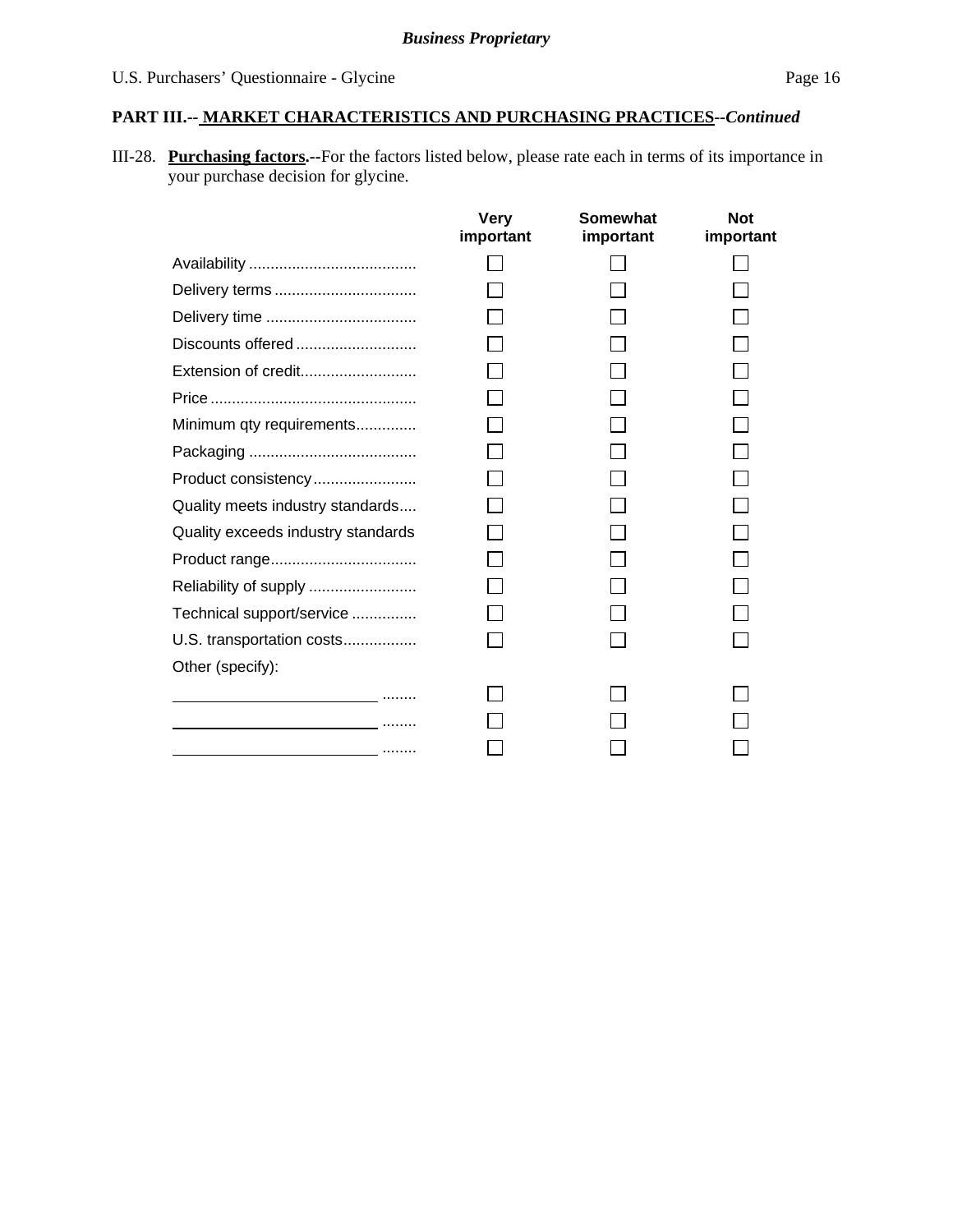#### **PART III.-- MARKET CHARACTERISTICS AND PURCHASING PRACTICES***--Continued*

- III-29. **Major purchasing factors.--**Please list, in order of their importance, the three major factors generally considered by your firm in deciding from whom to purchase glycine for any one order (examples include availability, extension of credit, contracts, price, quality, range of supplier's product line, traditional supplier, etc.).
	- 1. 2.
	- 3.

Other factors or comments:

- III-30. **Quality characteristics.--**What characteristics does your firm consider when determining the quality of glycine?
- III-31. **Frequency of decisions based on price.--**How often does your firm purchase the glycine that is offered at the lowest price?

|  | ٬<br>AIWAV |
|--|------------|
|--|------------|

l

l

| $\Box$ Always | $\Box$ Usually | $\Box$ Sometimes | $\Box$ Never |
|---------------|----------------|------------------|--------------|
|---------------|----------------|------------------|--------------|

<u> 1980 - Johann Barn, fransk politik (d. 1980)</u>

III-32. **Price leaders.—** A price leader is defined as (1) one or more firms that initiate a price change, either upward or downward, that is followed by other firms, or (2) one or more firms that have a significant impact on prices. A price leader does not necessarily have to be the lowest priced supplier.

Please list the names of any firms you considered price leaders in the glycine market since 2005. Please describe how the firm(s) exhibited price leadership.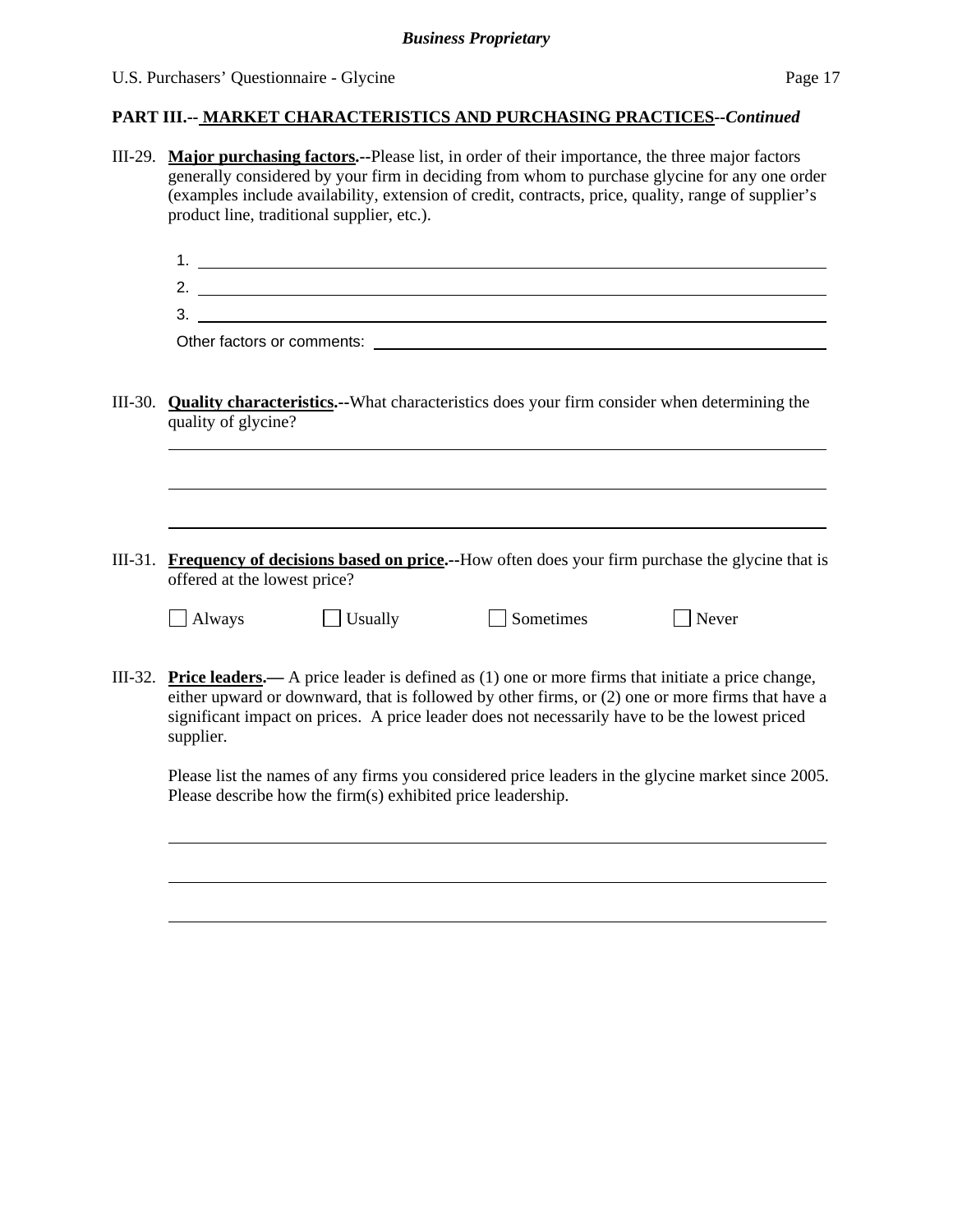#### **PART III.-- MARKET CHARACTERISTICS AND PURCHASING PRACTICES***--Continued*

#### III-33. **Changes in U.S. industry.--**

 $\overline{a}$ 

l

(a) Have there been any improvements/changes in the U.S. glycine industry since 2005?

| N٥ | ΈS |
|----|----|
|----|----|

 Please explain the factor(s), including the order(s) under review, that was/(were) responsible for each improvement/change.

(b) Please discuss any improvements/changes that you anticipate in the future in the U.S. glycine industry. Identify the time period and causes for these improvements/changes.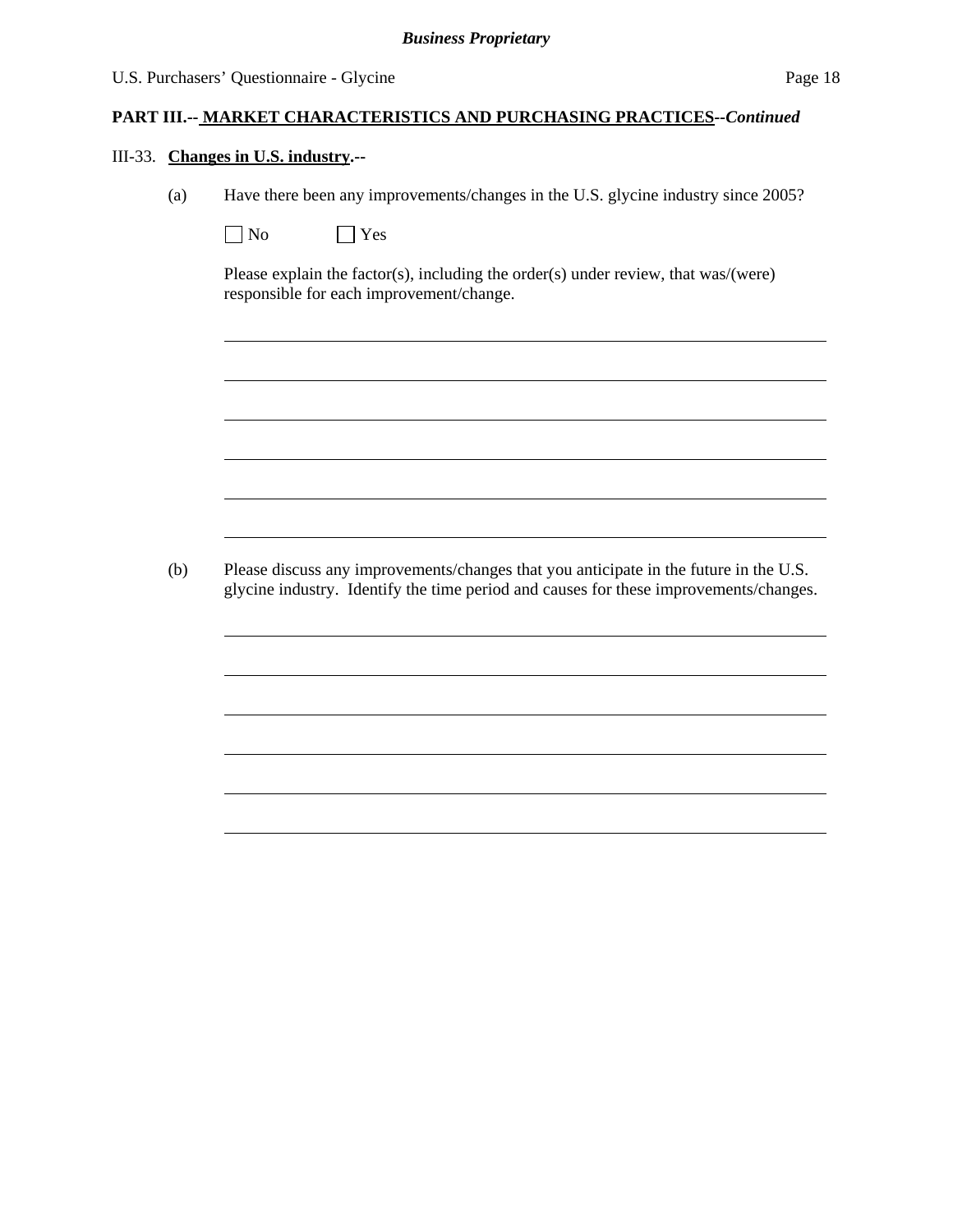#### **PART III.-- MARKET CHARACTERISTICS AND PURCHASING PRACTICES***--Continued*

III-34. **Effect of revocation.--**What do you think will be the likely effects of any revocation of the antidumping duty order for imports of glycine from China? As appropriate, please discuss any potential effects of revocation of the antidumping duty order on (1) the future activities of your firm and (2) the U.S. market as a whole. Please note the future time period to which you are referring. Attach additional pages if necessary.

| ,我们也不会有什么?""我们的人,我们也不会不会不会。""我们的人,我们也不会不会不会不会。""我们的人,我们也不会不会不会不会。""我们的人,我们也不会不会不 |
|----------------------------------------------------------------------------------|
|                                                                                  |
|                                                                                  |
|                                                                                  |
|                                                                                  |
|                                                                                  |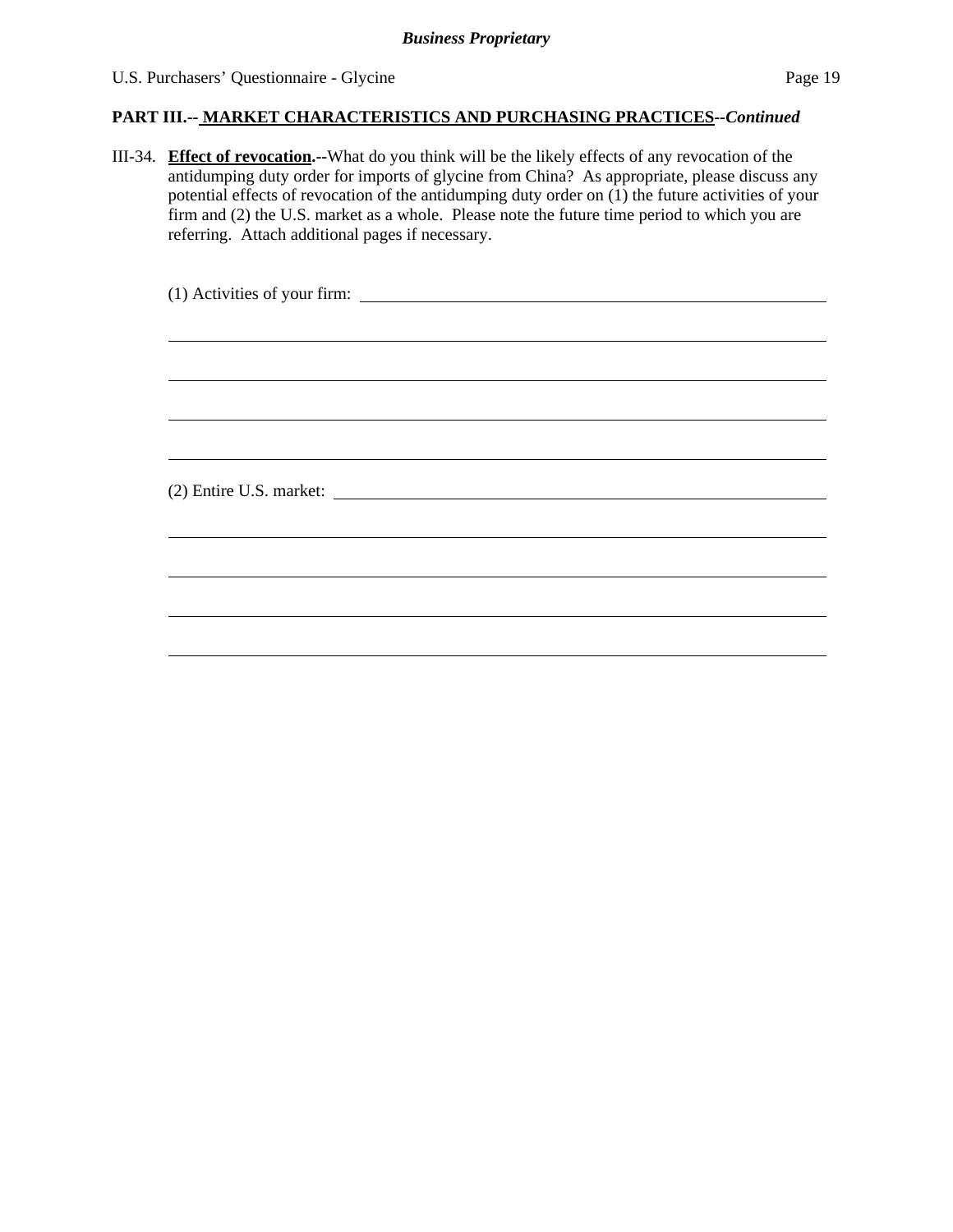### **PART IV.-- PRODUCT COMPARISIONS**

IV-1. **Country knowledge.--**Please indicate the countries of origin for glycine for which your firm has actual marketing/pricing knowledge.

**United States** 

 $\Box$  China

Other countries (Please specify )

IV-2. **Interchangeability by country-pair.--**Is glycine produced in the United States and in other countries interchangeable (*i.e.*, can they physically be used in the same applications)? Please indicate below, using "A" to indicate that the products from a specified country-pair are *always* interchangeable, "F" to indicate that the products are *frequently* interchangeable, "S" to indicate that the products are *sometimes* interchangeable, "N" to indicate that the products are *never* interchangeable, and "0" to indicate *no familiarity* with products from a specified country-pair.<sup>1</sup>

| Country-pair                                        | China                                                                                                              | Other countries |
|-----------------------------------------------------|--------------------------------------------------------------------------------------------------------------------|-----------------|
| <b>United States</b>                                |                                                                                                                    |                 |
| China                                               |                                                                                                                    |                 |
| factors that limit or preclude interchangeable use: | <sup>1</sup> For any country-pair producing glycine that is sometimes or never interchangeable, please explain the |                 |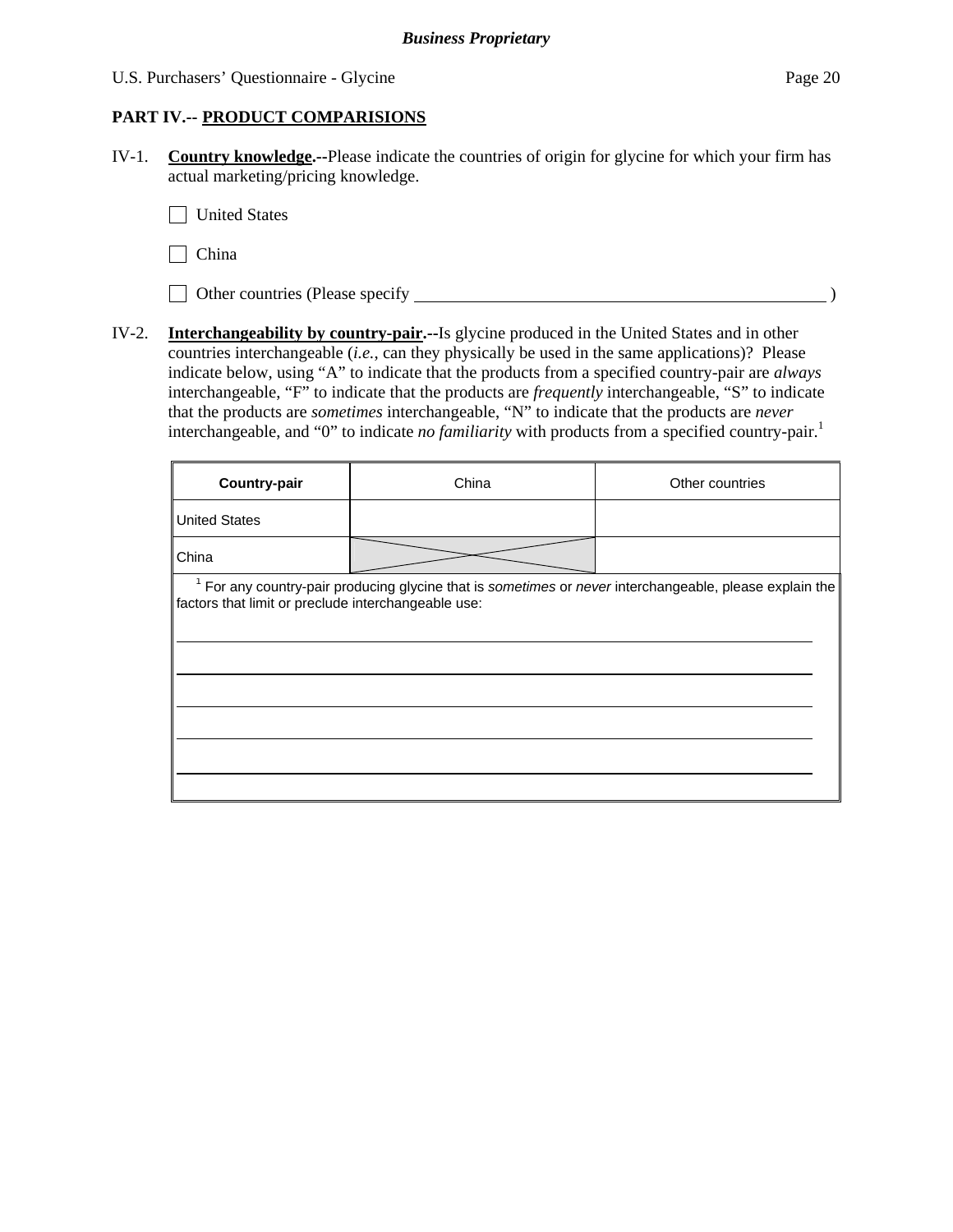## **PART IV.-- PRODUCT COMPARISIONS***--Continued*

IV-3. **Factors other than price.--**Are differences other than price (*i.e.*, quality, availability,

transportation network, product range, technical support, *etc.*) between glycine produced in the United States and in other countries a significant factor in your firm's purchases of the products? Please indicate below, using "A" to indicate that such differences are *always* significant, "F" to indicate that such differences are *frequently* significant, "S" to indicate that such differences are *sometimes* significant, "N" to indicate that such differences are *never* significant, and "0" to indicate *no familiarity* with products from a specified country-pair.<sup>1</sup>

| <b>Country-pair</b>       | China                                                                                                                                                                                                                  | Other countries |
|---------------------------|------------------------------------------------------------------------------------------------------------------------------------------------------------------------------------------------------------------------|-----------------|
| <b>United States</b>      |                                                                                                                                                                                                                        |                 |
| China                     |                                                                                                                                                                                                                        |                 |
| imparted by such factors: | $1$ For any country-pair for which factors other than price always or frequently are a significant factor in<br>your firm's purchases of glycine, identify the country-pair and report the advantages or disadvantages |                 |
|                           |                                                                                                                                                                                                                        |                 |
|                           |                                                                                                                                                                                                                        |                 |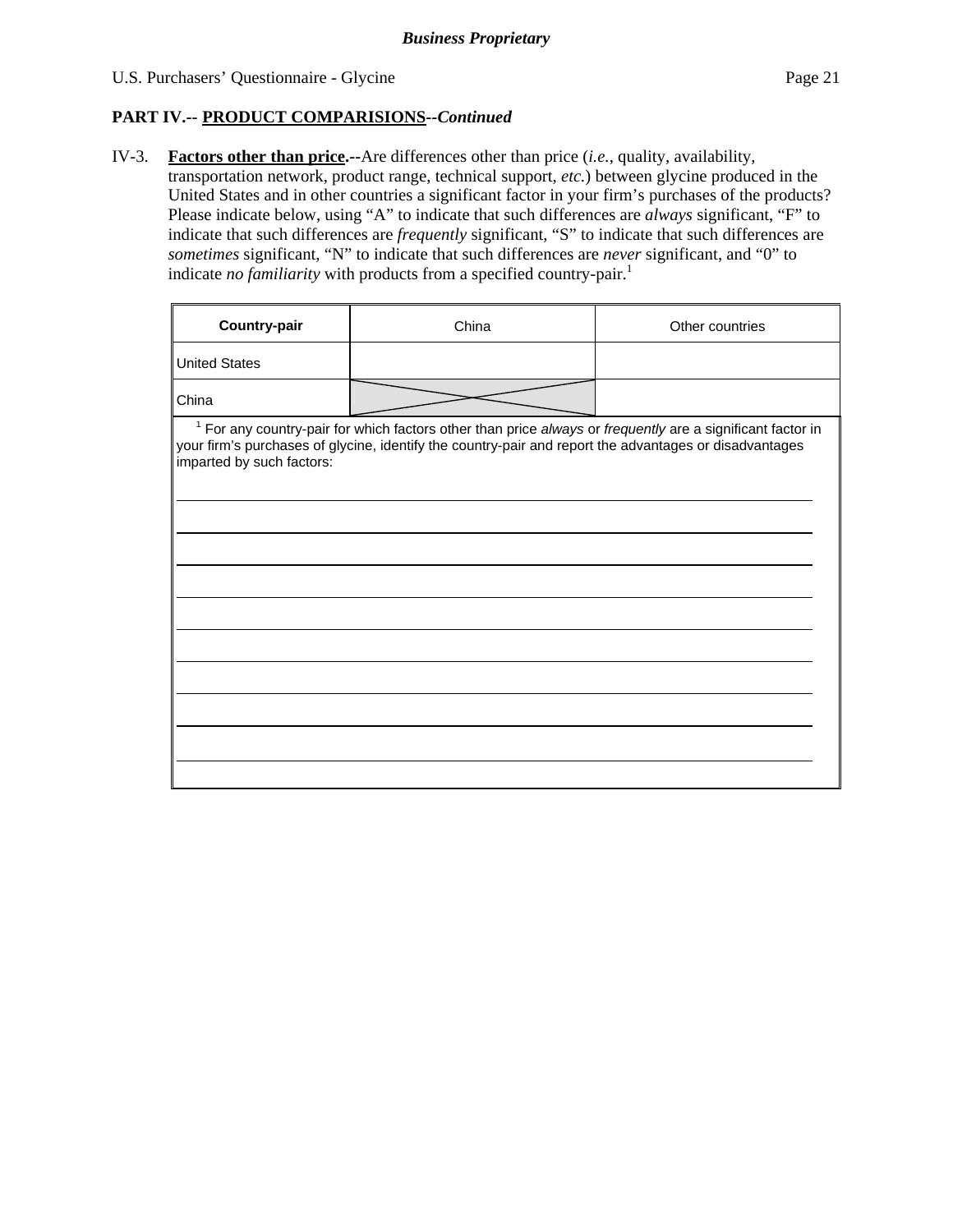# U.S. Purchasers' Questionnaire - Glycine Page 22

# **PART IV.-- PRODUCT COMPARISIONS***--Continued*

| $IV-4.$ | <b>Availability of merchandise.--</b> Are certain grades/types/sizes of glycine available from only a<br>single source (domestic or foreign, including both subject and nonsubject countries)?                                                                                                                                            |  |  |  |  |  |
|---------|-------------------------------------------------------------------------------------------------------------------------------------------------------------------------------------------------------------------------------------------------------------------------------------------------------------------------------------------|--|--|--|--|--|
|         | Yes--Please identify the source and the grade/type/size.<br>N <sub>o</sub>                                                                                                                                                                                                                                                                |  |  |  |  |  |
|         |                                                                                                                                                                                                                                                                                                                                           |  |  |  |  |  |
|         |                                                                                                                                                                                                                                                                                                                                           |  |  |  |  |  |
| IV-5.   | <b>Choice of product not based on price.</b> --Have you purchased glycine from one source although a<br>comparable product was available from another source at a lower price?                                                                                                                                                            |  |  |  |  |  |
|         | $\Box$ Yes—Please explain your reasons for doing so (please specify by country,<br>N <sub>0</sub><br>including the United States and both subject and nonsubject foreign countries).<br>Possibilities might include transaction characteristics such as length of time to fill<br>orders, minimum order size, reliability of supply, etc. |  |  |  |  |  |
|         |                                                                                                                                                                                                                                                                                                                                           |  |  |  |  |  |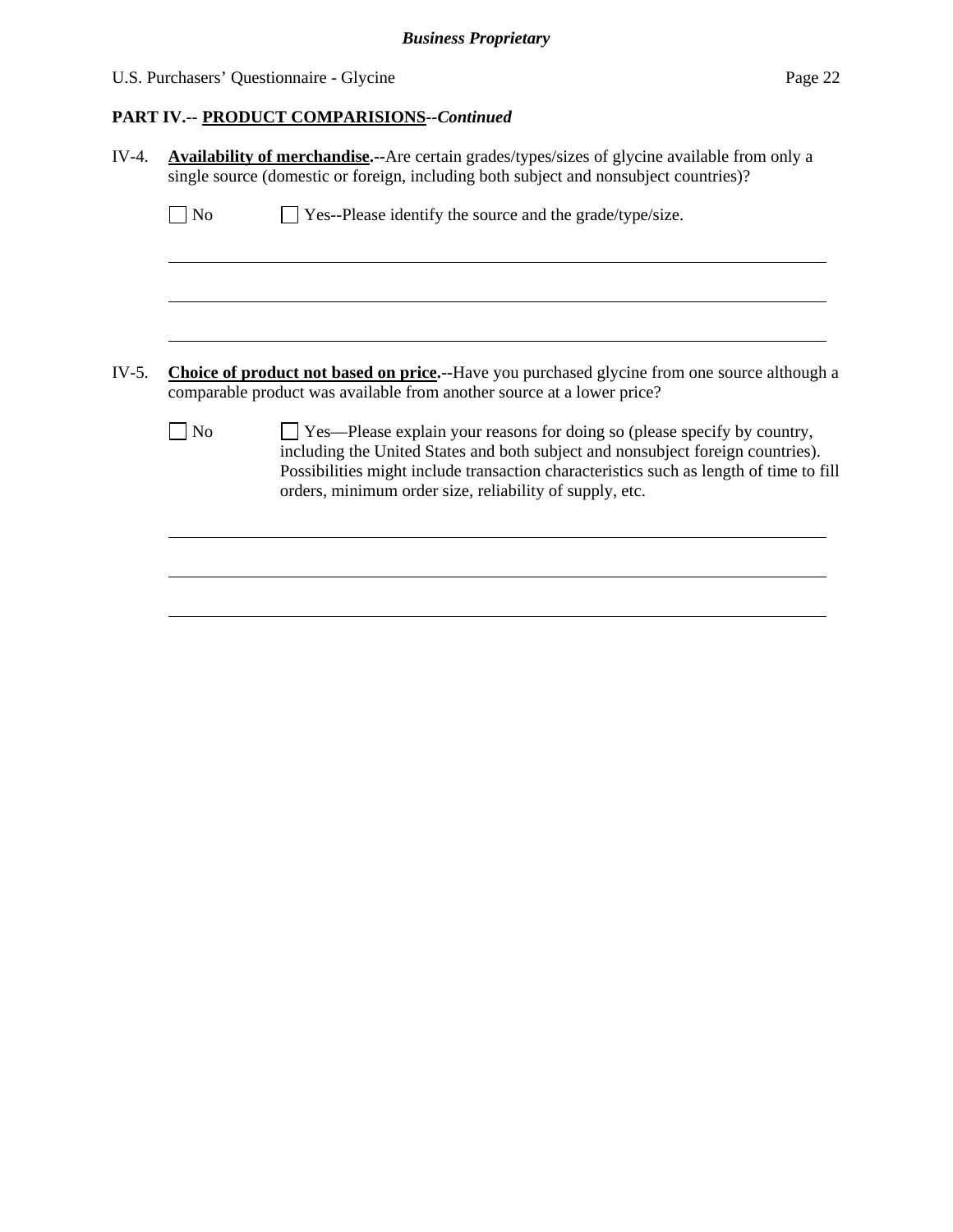#### **PART IV.-- PRODUCT COMPARISIONS***--Continued*

IV-6. **Factor country comparisons.--**For the factors listed below, please rate how glycine produced in each country you identified in your response to the first question in Part IV compares with glycine produced in each of the other countries you identified (including the United States and both subject and nonsubject foreign countries).

|                                        | product from<br>product from<br><b>United States</b><br><b>United States</b><br>compared to<br>compared to<br>product from<br>product from<br>China<br>Korea |              | product from<br><b>United States</b><br>compared to<br>product from<br>Japan |              |            |          |          |            |          |
|----------------------------------------|--------------------------------------------------------------------------------------------------------------------------------------------------------------|--------------|------------------------------------------------------------------------------|--------------|------------|----------|----------|------------|----------|
| Quality                                | Superior                                                                                                                                                     | Comparable   | Inferior                                                                     | Superior     | Comparable | Inferior | Superior | Comparable | Inferior |
|                                        |                                                                                                                                                              |              |                                                                              |              |            |          |          |            |          |
|                                        |                                                                                                                                                              |              | $\Box$                                                                       |              |            |          |          |            |          |
|                                        |                                                                                                                                                              |              | $\mathcal{L}_{\mathcal{A}}$                                                  | $\Box$       |            |          |          |            |          |
|                                        |                                                                                                                                                              | $\Box$       | $\Box$                                                                       | П            |            |          |          |            |          |
|                                        |                                                                                                                                                              | $\Box$       | $\Box$                                                                       | $\Box$       |            | $\Box$   |          | $\Box$     |          |
|                                        | $\perp$                                                                                                                                                      | $\Box$       | П                                                                            | $\Box$       |            | П        |          |            |          |
| Minimum quantity requirements          |                                                                                                                                                              |              |                                                                              | $\mathbf{L}$ |            |          |          |            |          |
|                                        | $\mathsf{L}$                                                                                                                                                 | $\mathsf{L}$ |                                                                              | $\mathsf{L}$ |            |          |          |            |          |
| Product consistency                    |                                                                                                                                                              |              |                                                                              |              |            |          |          |            |          |
| Quality meets industry standards       |                                                                                                                                                              | $\mathsf{L}$ | $\mathsf{L}$                                                                 | $\Box$       |            |          |          |            |          |
| Quality exceeds industry standards     |                                                                                                                                                              |              |                                                                              |              |            |          |          |            |          |
|                                        | $\Box$                                                                                                                                                       | $\Box$       | $\blacksquare$                                                               | $\Box$       |            |          |          |            |          |
|                                        |                                                                                                                                                              | $\Box$       | $\Box$                                                                       | $\Box$       |            |          |          |            |          |
| Technical support/service              | $\Box$                                                                                                                                                       | П            | $\Box$                                                                       | П            |            | П        |          |            |          |
| U.S. transportation costs <sup>1</sup> | $\Box$                                                                                                                                                       | $\Box$       | $\Box$                                                                       | $\Box$       |            |          |          |            |          |
| Other (specify):                       |                                                                                                                                                              |              |                                                                              |              |            |          |          |            |          |
|                                        |                                                                                                                                                              |              |                                                                              |              |            |          |          |            |          |
|                                        |                                                                                                                                                              |              | $\blacksquare$                                                               |              |            |          |          |            |          |
|                                        |                                                                                                                                                              |              |                                                                              |              |            |          |          |            |          |

<sup>1</sup> A rating of superior on price and U.S. transportation costs indicates that the first country generally has lower prices/U.S. transportation costs than the second country.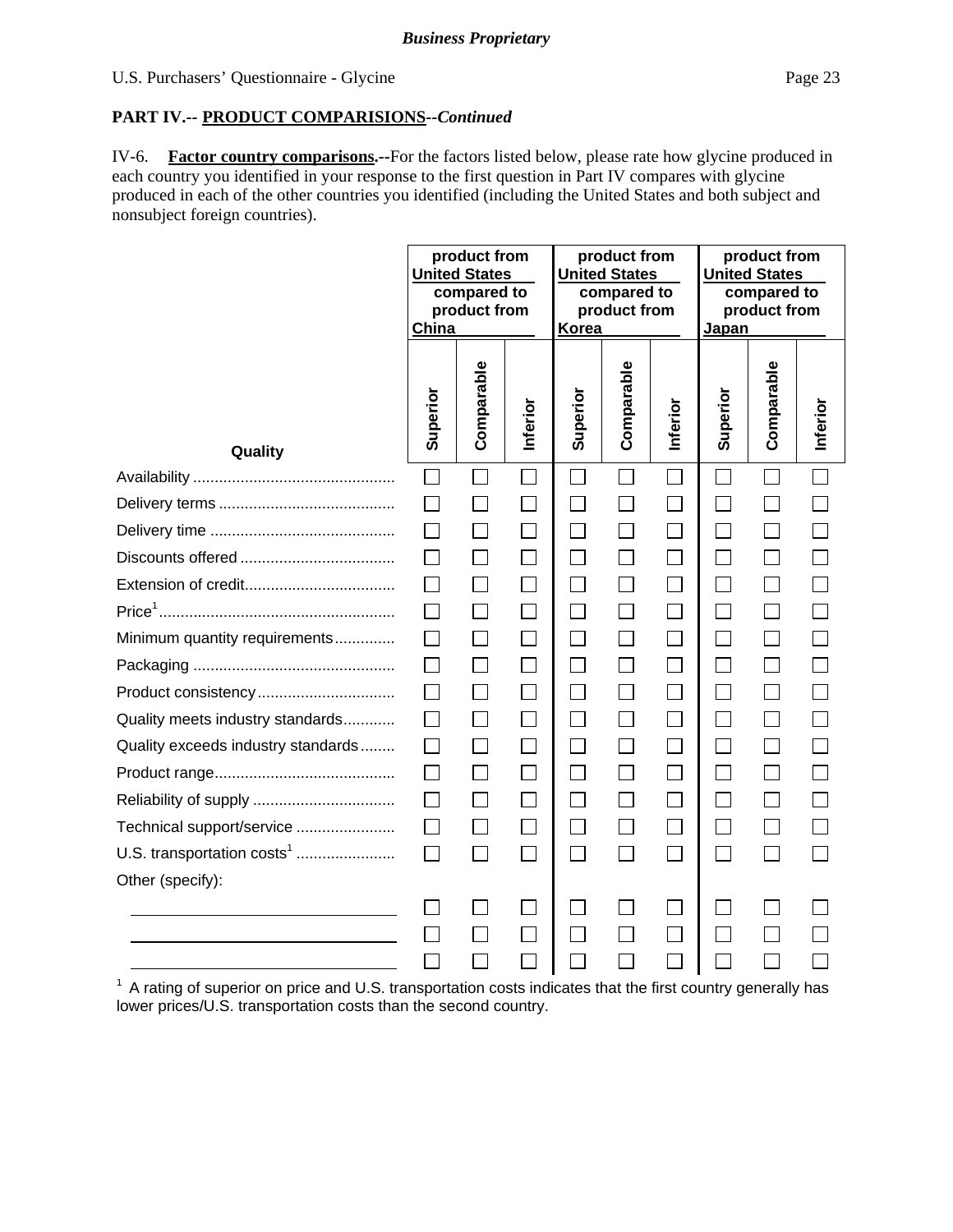# U.S. Purchasers' Questionnaire - Glycine Page 24

# **PART IV.-- PRODUCT COMPARISIONS***--Continued*

#### IV-6. *Continued.*

|                                        | product from<br><b>United States</b><br>compared to<br>product from<br>India |               | product from<br>compared to<br>product from |                   |            | product from<br>compared to<br>product from |          |                             |          |
|----------------------------------------|------------------------------------------------------------------------------|---------------|---------------------------------------------|-------------------|------------|---------------------------------------------|----------|-----------------------------|----------|
| Quality                                | Superior                                                                     | Comparable    | Inferior                                    | Superior          | Comparable | Inferior                                    | Superior | Comparable                  | Inferior |
|                                        |                                                                              |               |                                             |                   |            |                                             |          |                             |          |
|                                        |                                                                              |               |                                             |                   |            |                                             |          |                             |          |
|                                        |                                                                              |               |                                             |                   |            |                                             |          |                             |          |
|                                        |                                                                              |               |                                             |                   |            |                                             |          |                             |          |
|                                        |                                                                              |               |                                             |                   |            |                                             |          |                             |          |
|                                        |                                                                              | $\mathbf{L}$  |                                             |                   |            |                                             |          |                             |          |
| Minimum quantity requirements          |                                                                              |               |                                             |                   |            |                                             |          |                             |          |
|                                        | $\mathsf{L}$                                                                 |               |                                             |                   |            |                                             |          |                             |          |
| Product consistency                    |                                                                              | $\Box$        |                                             |                   |            |                                             |          |                             |          |
| Quality meets industry standards       | $\mathsf{L}$                                                                 | $\Box$        |                                             | $\vert \ \ \vert$ |            | $\vert \ \ \vert$                           |          | $\mathsf{L}$                |          |
| Quality exceeds industry standards     |                                                                              | $\Box$        |                                             |                   |            |                                             |          |                             |          |
|                                        | $\mathsf{L}$                                                                 | $\Box$        |                                             | $\vert \ \ \vert$ |            |                                             |          |                             |          |
|                                        | $\vert \ \ \vert$                                                            | П             |                                             |                   |            |                                             |          | П                           |          |
| Technical support/service              | $\Box$                                                                       | $\mathcal{L}$ |                                             | $\Box$            |            | $\Box$                                      |          | $\mathcal{L}_{\mathcal{A}}$ |          |
| U.S. transportation costs <sup>1</sup> | П                                                                            | $\Box$        |                                             | $\Box$            |            | $\Box$                                      | $\sim$   | $\sim$                      |          |
| Other (specify):                       |                                                                              |               |                                             |                   |            |                                             |          |                             |          |
|                                        |                                                                              |               |                                             |                   |            |                                             |          |                             |          |
|                                        |                                                                              |               |                                             |                   |            |                                             |          |                             |          |
|                                        |                                                                              |               |                                             |                   |            |                                             |          |                             |          |

 $1$  A rating of superior on price and U.S. transportation costs indicates that the first country generally has lower prices/U.S. transportation costs than the second country.